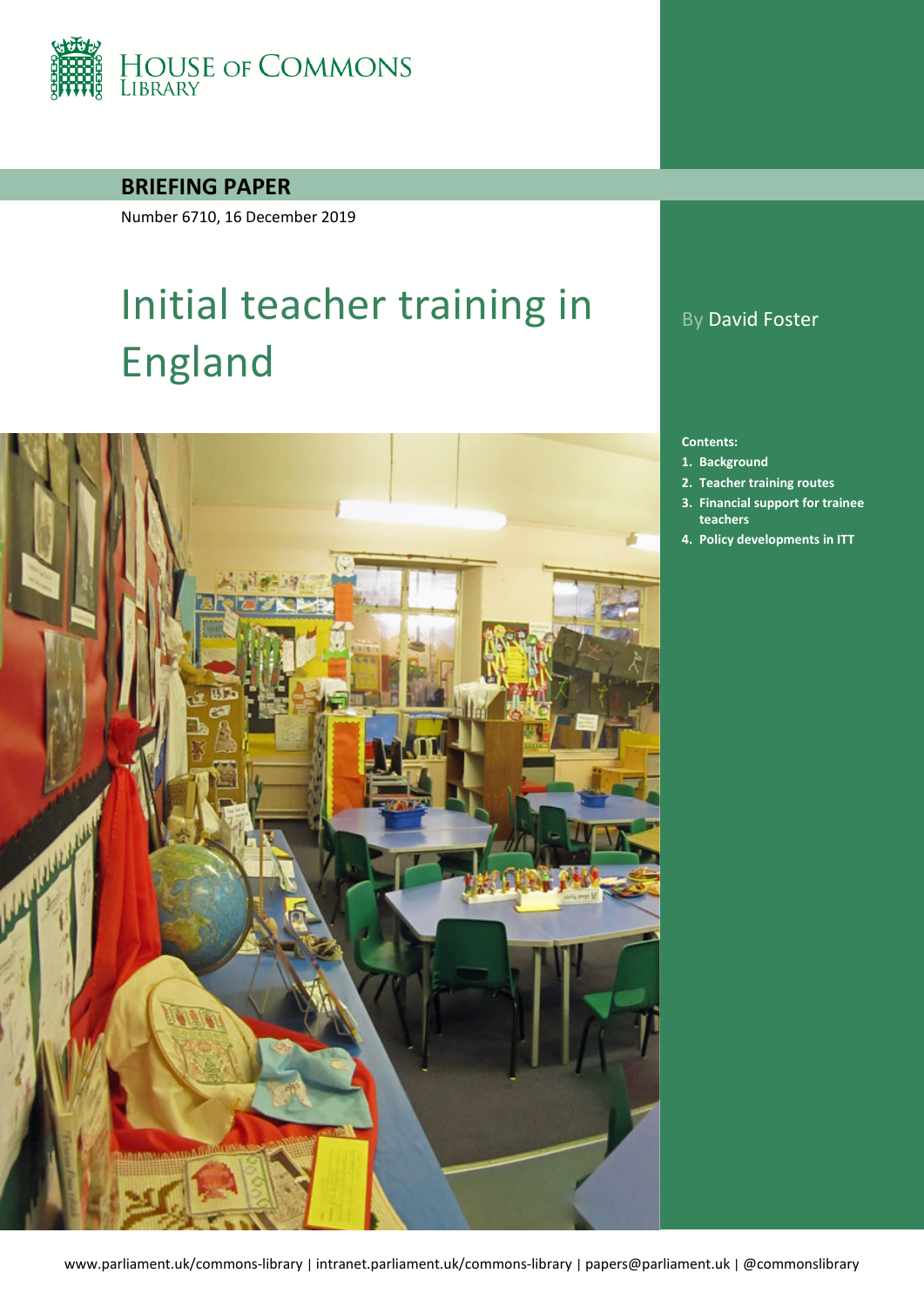## **Contents**

| <b>Summary</b> |                                                                                         | 3              |
|----------------|-----------------------------------------------------------------------------------------|----------------|
| 1.             | <b>Background</b>                                                                       | 4              |
| 1.1            | <b>Qualified Teacher Status</b>                                                         | 4              |
|                | Introduction of the Early Career Framework                                              | 5              |
| 1.2            | Content of ITT                                                                          | 5              |
| 1.3            | Inspection of ITT                                                                       | 6              |
| 1.4            | Allocation of ITT places                                                                | 6              |
| 2.             | <b>Teacher training routes</b>                                                          | 7              |
| 2.1            | Introduction                                                                            | $\overline{7}$ |
| 2.2            | Higher education institution-led training                                               | $\overline{7}$ |
|                | Undergraduate teacher training                                                          | $\overline{7}$ |
|                | Postgraduate teacher training                                                           | 8              |
| 2.3            | School-led routes                                                                       | 8              |
|                | <b>School Direct</b>                                                                    | 8              |
|                | School-centred initial teacher training (SCITT)<br>Teacher apprenticeships              | 9<br>9         |
| 2.4            | Part-time and accelerated training                                                      | 10             |
| 2.5            | Specialist training routes                                                              | 10             |
|                | <b>Teach First</b>                                                                      | 10             |
|                | <b>Troops to Teachers</b>                                                               | 10             |
|                | Researchers in schools                                                                  | 11             |
|                | Future teaching scholars                                                                | 12             |
| 2.6            | Training to teach pupils with SEND                                                      | 12             |
| 2.7            | General entry requirements for ITT                                                      | 13             |
|                | <b>Professionals Skills Test</b>                                                        | 13             |
| З.             | <b>Financial support for trainee teachers</b>                                           | 15             |
| 3.1            | Undergraduate trainees                                                                  | 15             |
| 3.2            | Postgraduate trainees                                                                   | 15             |
|                | Mainstream student support                                                              | 15             |
|                | Bursaries and scholarships                                                              | 16             |
| 3.3            | Teachers' student loan forgiveness                                                      | 17             |
| 4.             | Policy developments in ITT                                                              | 18             |
| 4.1            | The Coalition Government                                                                | 18             |
| 4.2            | Carter Review of ITT                                                                    | 18             |
|                | <b>Coalition Government's response</b>                                                  | 19             |
| 4.3            | Reports of working groups on ITT                                                        | 19             |
|                | Framework of core content for ITT                                                       | 19             |
|                | Behaviour management content for ITT<br>National standards for school-based ITT mentors | 20<br>20       |
| 4.4            | March 2016 White Paper proposals on ITT                                                 | 20             |
| 4.5            | A strengthened QTS                                                                      | 21             |
| 4.6            | Teacher recruitment and retention strategy                                              | 23             |
| 4.7            | Review of ITT core content                                                              | 24             |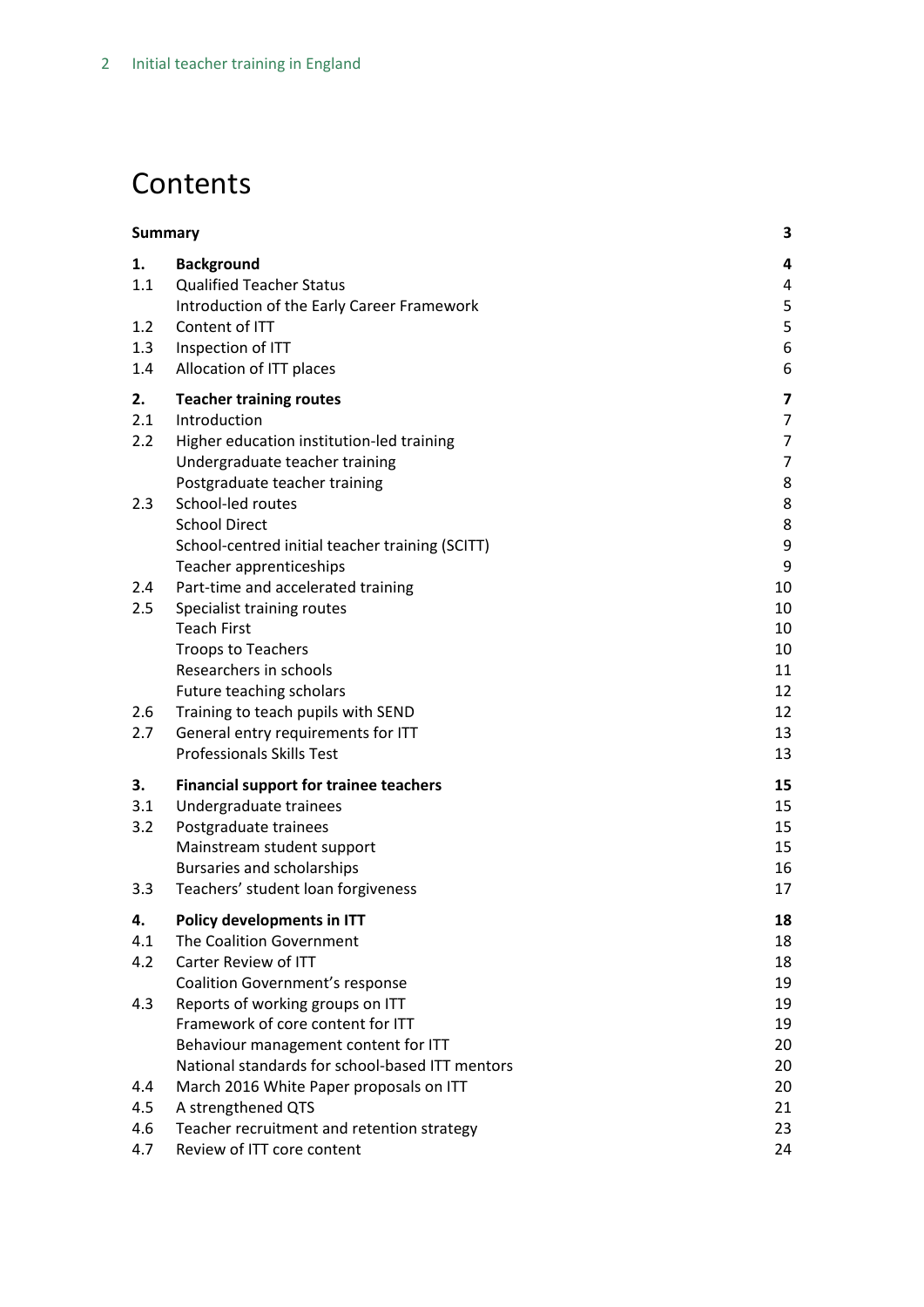## <span id="page-2-0"></span>Summary

This briefing provides information on initial teacher training (ITT) for school teachers in England, focusing on the different ITT routes, the sources of financial support for trainees, and recent policy developments. A separate Library Briefing, Teacher recruitment and retention in [England,](http://researchbriefings.parliament.uk/ResearchBriefing/Summary/CBP-7222) provides information on teacher supply and retention more generally.

Over 30,000 individuals enter ITT in England each year through several routes. Although they vary in other ways, key distinctions between the different ITT routes are whether they are school-centred or higher education led, and whether the trainee pays tuition fees or receives a salary. All ITT courses include time spent teaching in at least two schools and lead to an award of qualified teacher status (QTS).

All teacher trainees, regardless of route, are required to meet a number of minimum standards. They must, for example, hold GCSEs in English and Maths (and science for enrolment on primary ITT) at grade C / grade 4 or higher. Up to April 2020 individuals entering training are also required to pass professional skills tests in literacy and numeracy before beginning their course. The skills tests will be abolished from April 2020 and replaced with a new system whereby providers assure the fundamental English and maths skills of trainees before the end of their ITT.

The system of financial support for teacher trainees is complex. Broadly, eligible undergraduate and postgraduate trainees on non-salaried routes can apply for funding under the standard undergraduate student support system. In addition, a range of bursaries and scholarships are available for postgraduates, depending on the subject they are training in and the class of their first degree. Since 2018-19, the Department for Education (DfE) has also been piloting the use of early career-payments as a means of encouraging teacher retention. Payments are available to certain teachers starting their ITT in the 2018-19, 2019-20 or 2020-21 academic years.

In addition, in October 2017 the Government announced that it would pilot a student loan reimbursement scheme for science and language teachers in the early years of their careers. To be eligible teachers must, among other things, have completed their ITT between 2013-14 and 2020-21 and be employed in one of 25 specified local authorities.

The briefing's final section provides brief information on policy developments in ITT since 2010, including:

- The 2014 [Carter Review of ITT](https://www.gov.uk/government/uploads/system/uploads/attachment_data/file/346051/Consultation_Document_-_Carter_Review_Final.pdf) and the subsequent working group reports published in July 2016 on: [a framework of core content for ITT;](https://www.gov.uk/government/uploads/system/uploads/attachment_data/file/536890/Framework_Report_11_July_2016_Final.pdf) [behaviour management content for](https://www.gov.uk/government/uploads/system/uploads/attachment_data/file/536889/Behaviour_Management_report_final__11_July_2016.pdf)  [ITT;](https://www.gov.uk/government/uploads/system/uploads/attachment_data/file/536889/Behaviour_Management_report_final__11_July_2016.pdf) and standards for school-based ITT mentors.
- Proposals in the 2015 Government's White Paper, [Educational Excellence Everywhere,](https://www.gov.uk/government/publications/educational-excellence-everywhere) published in March 2016.
- Th[e consultation](https://consult.education.gov.uk/teaching-profession-unit/strengthening-qts-and-improving-career-progression/supporting_documents/Strengthening%20Qualified%20Teacher%20Status%20and%20improving%20career%20progression%20for%20teachers%20consultation.pdf) on proposals strengthening QTS. Th[e response](https://assets.publishing.service.gov.uk/government/uploads/system/uploads/attachment_data/file/704942/Government_consultation_response_-_QTS_and_career_progression.pdf) to the consultation was published in May 2018.
- Proposals relating to ITT in the DfE's [Teacher Recruitment and Retention Strategy,](https://www.gov.uk/government/publications/teacher-recruitment-and-retention-strategy) published in January 2019.

Cover page image copyright [Haddington Infant School Classroom](https://www.flickr.com/photos/davidgilmour/8054768528/in/photolist-dgLN4s-rBJGQH-9DZPr-peS62u-boo4u7-rjgtWT-fHMRX8-bjpnAB-atjKHJ-dRj66Y-r2Bjv6-qK2ymQ-qZjbr7-q5AN79-r2wvN3-r2shwR-qK3RNy-qK3Q6L-q5Ptc8-qZjbSC-5wrEiv-7mQDFx-boBf7J-bBhY2V-4dJPyP-gjyq6i-bjGaiE-8VyCkT-5Urxsu-nnFoWi-4euk4W-bPCCM2-9R9qqY-f8r8er-PMpHi-bAJabh-9KMedm-artMsp-ocZRbi-9WBF8y-rAHmp6-bPCChR-rABNMW-bPCMdZ-qDHNs7-bAJ89w-3uwTYS-boBf6C-oudcsc-3uwNCy) by [David Gilmour.](https://www.flickr.com/photos/davidgilmour/) Licensed under [CC BY 2.0](https://creativecommons.org/licenses/by-nc-sa/2.0/) / image cropped.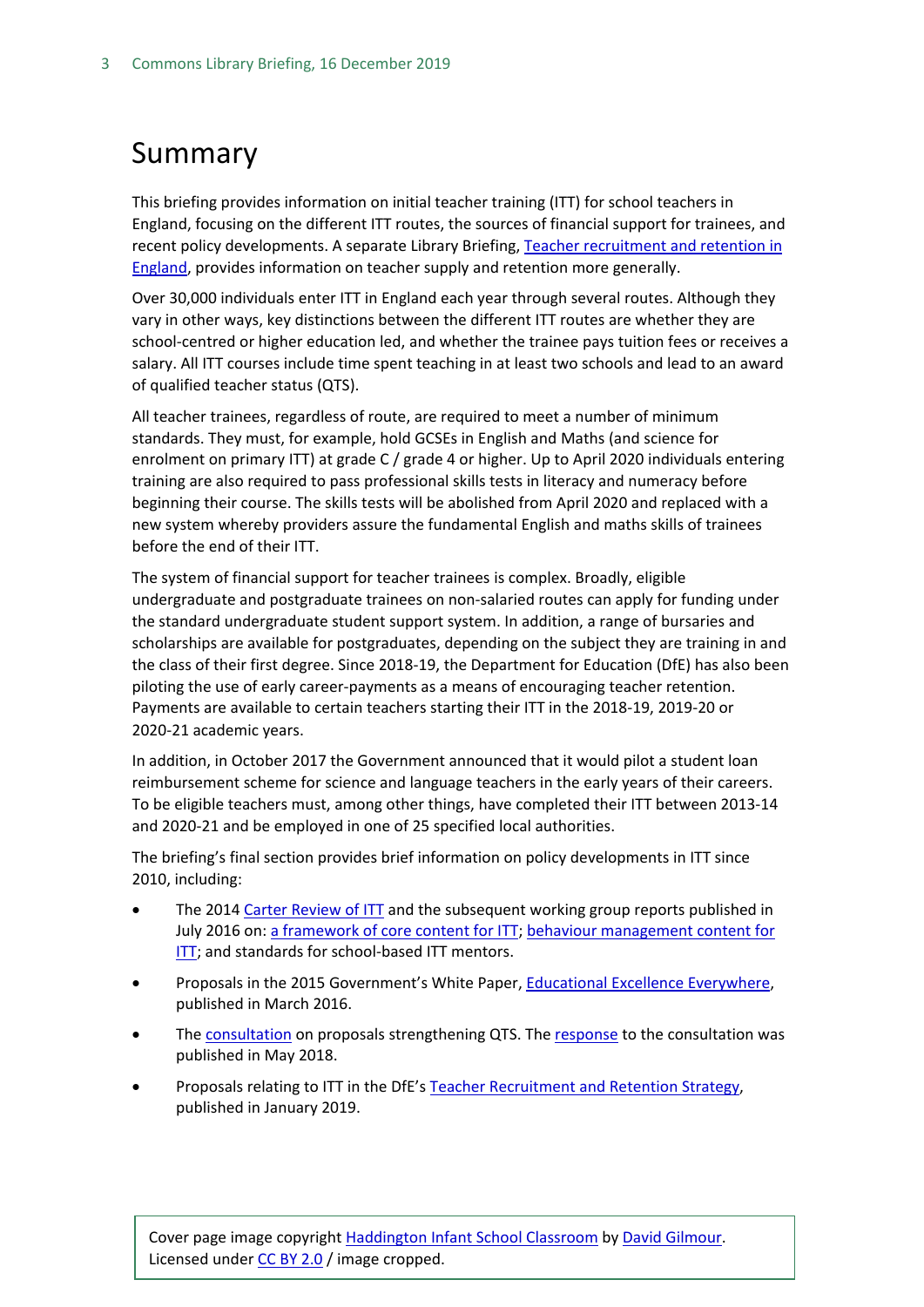## <span id="page-3-0"></span>1. Background

## <span id="page-3-1"></span>1.1 Qualified Teacher Status

Teachers in local authority maintained schools in England are required to have Qualified Teacher Status (QTS), although certain exemptions apply in relation to some staff (e.g. those employed as instructors).<sup>[1](#page-3-2)</sup>

The same general requirement to hold QTS is not in place for mainstream free schools and academies, unless their funding agreement requires it. If an academy's funding agreement does require the employment of qualified teachers, the Department for Education (DfE) may agree to relax the requirement if the school requests it. Of the 453,000 FTE teachers in 2018, [2](#page-3-3)1,500 (5%) were unqualified. $2$ 

Even in academies, special educational needs coordinators and designated teachers for looked after children must have QTS. All teachers in special academies must also hold QTS.<sup>[3](#page-3-4)</sup>

Individuals with Qualified Teacher Learning and Skills (QTLS) status and membership with the Society for Education and Training are also eligible to work as a qualified teacher in schools. It us up to schools and local authorities to determine if they are suitable for a post and to teach a particular subject.[4](#page-3-5)

## Awarding of QTS

The Teaching Regulation Agency (TRA) is responsible for the awarding of QTS, with the award usually made at the end of teacher training. Only accredited initial teacher training (ITT) providers can recommend trainees for QTS.

#### **Box 1: Closure of the National College for Teaching and Leadership (NCTL)**

In November 2017, the Government announced that the NCTL would close from April 2018, with its teacher recruitment functions merged into the DfE. A new executive agency, the Teaching Regulation Agency, has taken on the NCTL's functions relating to the regulation of the teaching profession, including the awarding of QTS.<sup>[5](#page-3-6)</sup>

<span id="page-3-3"></span><span id="page-3-2"></span>The [Teachers' Standards](https://www.gov.uk/government/publications/teachers-standards) define the minimum level of practice expected of teachers from the point of being awarded QTS. They are also used to assess trainees working towards QTS, with DfE [guidance](https://www.gov.uk/government/publications/teachers-standards) stating that ITT providers should assess trainees against the standards "in a way that is consistent with what could reasonably be expected of a trainee teacher prior to the award of OTS".<sup>[6](#page-3-7)</sup>

#### <span id="page-3-5"></span><span id="page-3-4"></span>**Box 2: Qualified teachers from overseas**

<span id="page-3-8"></span><span id="page-3-7"></span><span id="page-3-6"></span>Teachers who are fully qualified in the European Economic Area and, since 2012, Australia, Canada, New Zealand and the United States, can be awarded QTS in England with no requirement for further training. In the 2018-19 financial year (the latest available data), 3,103 QTS awards were made to qualified teachers from the EEA – a decrease of 35% since a peak in 2015-16, but an increase of 15% compared to 2011-12. 1,530 QTS awards were made to teachers from Australia, Canada, New Zealand and the United States in 2018-19 – a 25% decrease from a peak in 2015-16[.7](#page-3-8)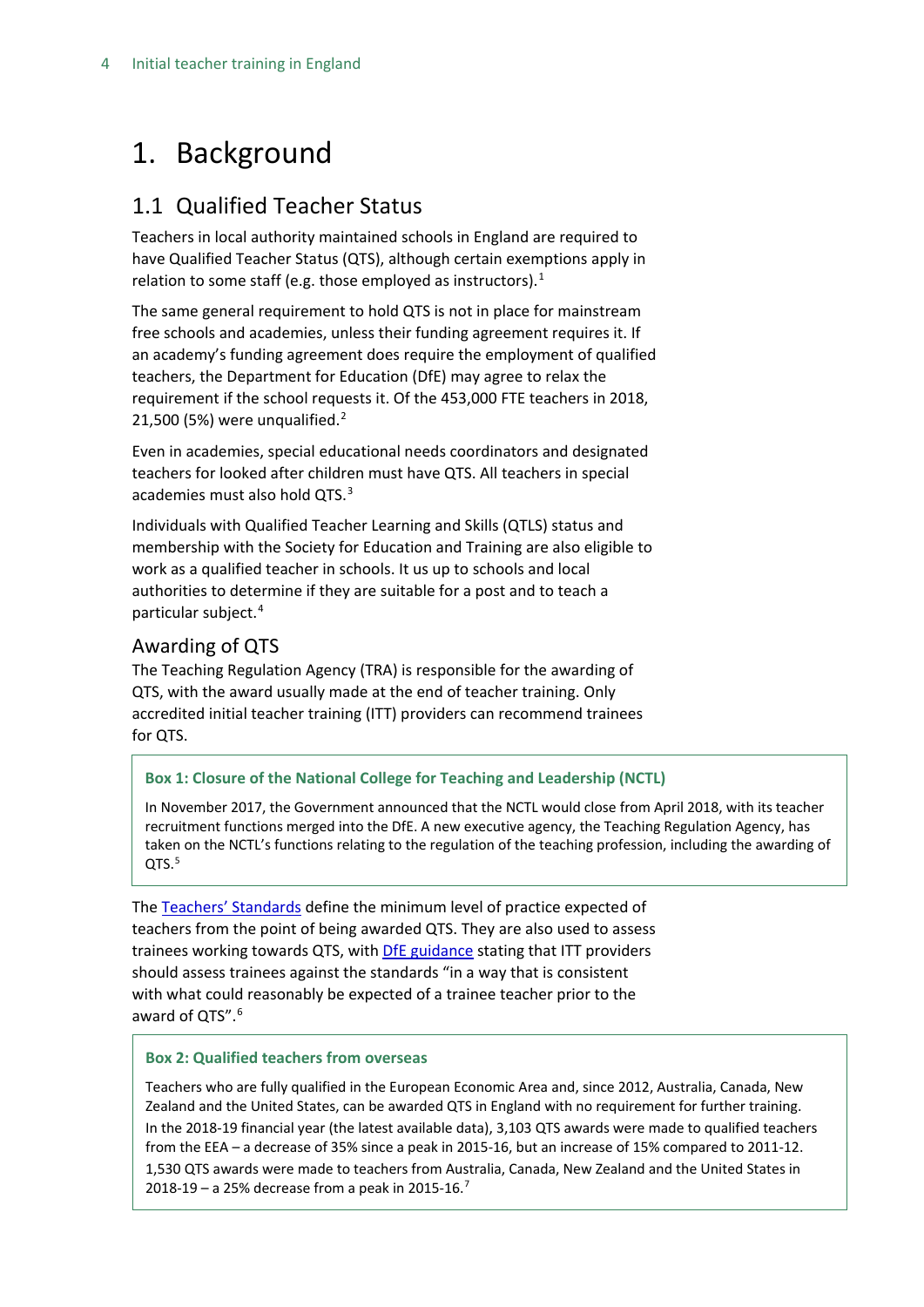#### <span id="page-4-0"></span>Introduction of the Early Career Framework

A [consultation](https://consult.education.gov.uk/teaching-profession-unit/strengthening-qts-and-improving-career-progression/supporting_documents/Strengthening%20Qualified%20Teacher%20Status%20and%20improving%20career%20progression%20for%20teachers%20consultation.pdf) launched by the DfE in December 2017 proposed that QTS should be awarded following a two-year induction period as a new teacher rather than at the end of ITT. However, in its response to the consultation, published in May 2018, the DfE stated that, while the induction period for new teachers would be extended to two years as proposed, QTS would continue to be awarded at the end of ITT. It added that an Early Career Framework of support and mentoring for the induction period would be introduced.

The [Teacher Recruitment and Retention Strategy](https://assets.publishing.service.gov.uk/government/uploads/system/uploads/attachment_data/file/773930/Teacher_Retention_Strategy_Report.PDF.pdf) provided more detail on the Early Career Framework, which will be rolled out nationally from September 2021, with early rollout from September 2020 in the North East and other selected areas. Guidance on the Early Career Framework, published in October 2019, states that during the first year of early rollout there will be no changes to statutory induction, which will continue to take one year (although the support package will last for two years). Following national rollout, early career teachers will do a two-year statutory induction, following which they will be assessed against the Teachers' standards. QTS will continue to be awarded, as now, at the end of ITT and before the start of statutory induction.<sup>[8](#page-4-2)</sup>

### <span id="page-4-1"></span>1.2 Content of ITT

While it is the responsibility of individual providers to design an ITT curriculum that is "appropriate for the subject, phase and age range that the trainees will be teaching", a[n ITT Core Content Framework](https://www.gov.uk/government/publications/initial-teacher-training-itt-core-content-framework) sets out "the minimum entitlement of all trainee teachers". Providers are expected to "ensure that their curricula encompasses the full entitlement described in the…Framework, as well as integrating additional analysis, and critique of theory, research and expert practice as they deem appropriate." The Framework is presented around the teachers' standards, but it is not an assessment framework. Trainee teachers are assessed against the Teachers' Standards only.<sup>[9](#page-4-3)</sup>

In May 2019, the DfE announced that an expert group had been appointed to review the content of teacher training and recommend ways to align this with the Early Career Framework. The revised Core Content Framework was

- <sup>4</sup> Teaching Regulation Agency[, Qualified teacher status \(QTS\): qualify to teach in England,](https://www.gov.uk/guidance/qualified-teacher-status-qts#qualified-teacher-learning-and-skills-qtls) 3 October 2019.
- <sup>5</sup> National College for Teaching and Leadership, **TSM and initial teacher training** [allocations: 2018 to 2019,](https://www.gov.uk/government/statistics/tsm-and-initial-teacher-training-allocations-2018-to-2019) last updated 30 November 2017.
- <sup>6</sup> Department for Education[, Teachers' Standards: Guidance for school leaders, school](https://www.gov.uk/government/uploads/system/uploads/attachment_data/file/301107/Teachers__Standards.pdf)  [staff and governing bodies,](https://www.gov.uk/government/uploads/system/uploads/attachment_data/file/301107/Teachers__Standards.pdf) July 2011, p6.
- <sup>7</sup> Teaching Regulation Agency, Annual report and accounts for the year ended 31 March [2019,](https://www.gov.uk/government/publications/teaching-regulation-agency-annual-report-and-accounts-2018-to-2019) 5 August 2019, pp76-7.
- <span id="page-4-2"></span>8 Department for Education[, Rollout of Early Career Framework support package,](https://www.gov.uk/government/publications/supporting-early-career-teachers/rollout-of-early-career-framework-support-package) 11 October 2019.

 <sup>1</sup> *Education (Specified Work) (England) Regulations 2012*, SI 2012/762.

<sup>&</sup>lt;sup>2</sup> Department for Education[, School workforce in England: November 2018,](https://www.gov.uk/government/statistics/school-workforce-in-england-november-2018) last updated October 2019, table 3a.

<sup>&</sup>lt;sup>3</sup> Department for Education, Governance handbook: For academies, multi-academy trusts [and maintained schools,](https://assets.publishing.service.gov.uk/government/uploads/system/uploads/attachment_data/file/788234/governance_handbook_2019.pdf) March 2019, pp70-71.

<span id="page-4-3"></span><sup>9</sup> Department for Education[, ITT Core Content Framework,](https://www.gov.uk/government/publications/initial-teacher-training-itt-core-content-framework) November 2019, pp3-4.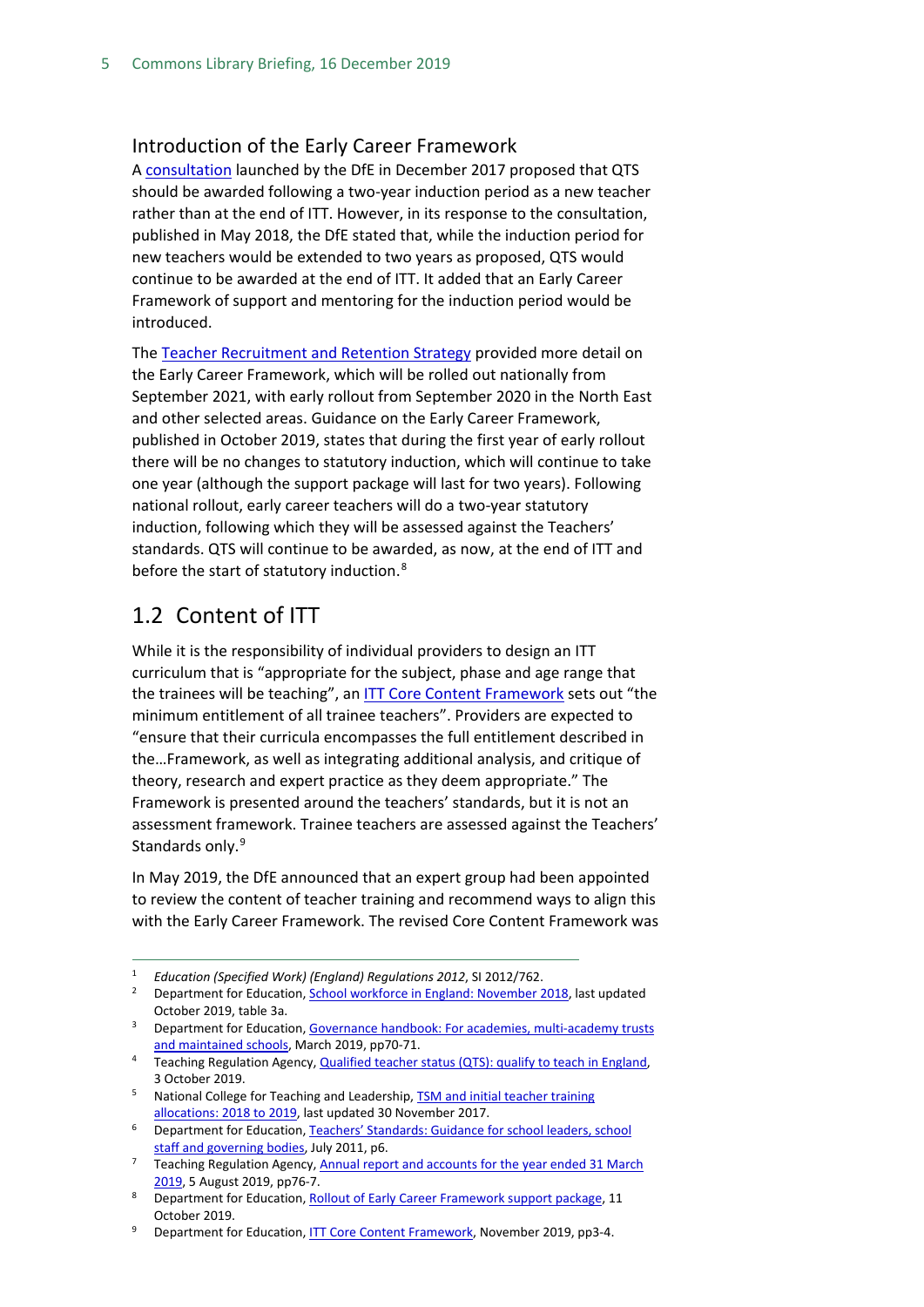published in November 2019.<sup>[10](#page-5-2)</sup> It replaces an earlier version  $-$  A framework of core content for initial teacher training – which was published in response to the Carter Review of ITT (see section 4.2 below).

The DfE has also published advice on [developing behaviour management](https://assets.publishing.service.gov.uk/government/uploads/system/uploads/attachment_data/file/536889/Behaviour_Management_report_final__11_July_2016.pdf)  [content](https://assets.publishing.service.gov.uk/government/uploads/system/uploads/attachment_data/file/536889/Behaviour_Management_report_final__11_July_2016.pdf) for ITT and on [addressing teacher workload in ITT.](https://assets.publishing.service.gov.uk/government/uploads/system/uploads/attachment_data/file/753502/Addressing_Workload_in_ITE.pdf)<sup>[11](#page-5-3)</sup>

## <span id="page-5-0"></span>1.3 Inspection of ITT

Ofsted is responsible for inspecting all providers of ITT programmes leading to QTS. Further information is available in Ofsted's [Initial teacher education](https://www.gov.uk/government/publications/initial-teacher-education-inspection-handbook)  [inspection handbook.](https://www.gov.uk/government/publications/initial-teacher-education-inspection-handbook)

Amanda Spielman, Ofsted's Chief Inspector, has announced that Ofsted will amend the framework for inspecting ITT to align it with the [revised](https://www.gov.uk/government/collections/education-inspection-framework)  [education inspection framework,](https://www.gov.uk/government/collections/education-inspection-framework) which has been used for inspections of schools, further education providers and early years settings since September 2019. A consultation on the proposed changes, which it has been reported will include an increased focus on behaviour management, is expected to be published early in 2020.<sup>[12](#page-5-4)</sup>

## <span id="page-5-1"></span>1.4 Allocation of ITT places

The DfE uses a statistical model – the Teacher Supply Model – to estimate the number of teacher trainees required in England in each subject and phase for one year in advance.<sup>[13](#page-5-5)</sup> These estimates are used to allocate training places to ITT providers and Schools Direct Lead Schools. Initial teacher training is largely focused on postgraduate courses, which make up 90% of training places.

Since the 2016-17 academic year, changes have been made to the process of allocating training places to ITT providers involving the progressive removal of controls on recruitment for certain providers and subjects.

In the 2019-20 and 2020-21 academic years, ITT providers have had fixed allocations for recruitment to undergraduate, Early Years and some physical education ITT courses. Recruitment controls have been lifted for all other postgraduate courses, meaning that providers can recruit as many trainees as they wish, with no-cap.[14](#page-5-6)

<span id="page-5-2"></span><sup>&</sup>lt;sup>10</sup> Department for Education[, New support for trainee teachers,](https://www.gov.uk/government/news/new-support-for-trainee-teachers) 20 May 2019.

<span id="page-5-3"></span><sup>&</sup>lt;sup>11</sup> Department for Education, Addressing teacher workload in Initial Teacher Education [\(ITE\)v](https://assets.publishing.service.gov.uk/government/uploads/system/uploads/attachment_data/file/753502/Addressing_Workload_in_ITE.pdf) , November 2018, p3; Department for Education[, Developing behaviour](https://assets.publishing.service.gov.uk/government/uploads/system/uploads/attachment_data/file/536889/Behaviour_Management_report_final__11_July_2016.pdf)  [management content for initial teacher training \(ITT\),](https://assets.publishing.service.gov.uk/government/uploads/system/uploads/attachment_data/file/536889/Behaviour_Management_report_final__11_July_2016.pdf) July 2016.

<span id="page-5-4"></span><sup>12</sup> Ofsted, <u>HMCI commentary: the initial teacher education curriculum</u>, 16 October 2019; [Ofsted to rewrite ITT inspection framework with focus on behaviour,](https://schoolsweek.co.uk/ofsted-to-rewrite-initial-teacher-training-inspection-framework-with-focus-on-behaviour/) Schools Week, 12 September 2019.

<span id="page-5-5"></span><sup>&</sup>lt;sup>13</sup> Department for Education, Initial teacher training census for the academic year 2016 to [2017, England,](https://www.gov.uk/government/statistics/initial-teacher-training-trainee-number-census-2016-to-2017) 24 November 2016, pp3-4.

<span id="page-5-6"></span><sup>14</sup> Department for Education[, Initial teacher training allocations methodology: 2019 to](https://www.gov.uk/government/publications/initial-teacher-training-itt-requesting-places-2019-to-2020)  [2020,](https://www.gov.uk/government/publications/initial-teacher-training-itt-requesting-places-2019-to-2020) September 2018; Department for Education, Initial teacher training allocations methodology for 2020 to 2021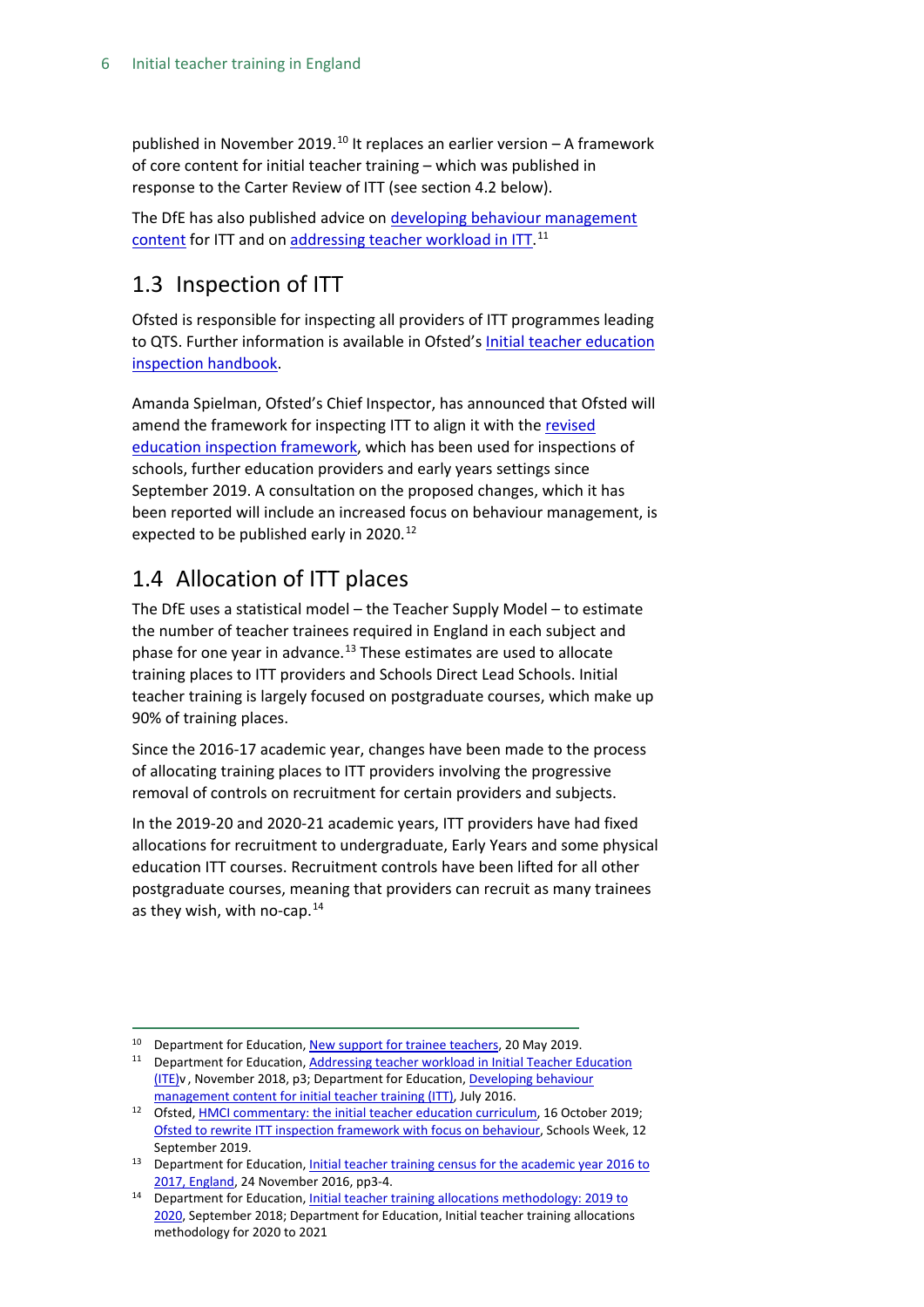## <span id="page-6-0"></span>2. Teacher training routes

## <span id="page-6-1"></span>2.1 Introduction

Over 30,000 individuals enter one of several ITT routes each year. Although they vary in other ways, the main distinctions between the different ITT routes are:

- **Whether they are 'school-centred' (for example, the School Direct programme and Teach First) or 'higher education-centred' (for example, a university-based PGCE course).** The policy of recent governments has been to move toward "an increasingly school-led ITT system."<sup>[15](#page-6-4)</sup> In line with this, the general trend has been an increasing proportion of trainees entering school-led routes. 56% of postgraduate ITT entrants in 2019-19 were on school-led routes).[16](#page-6-5)
- **Whether they are undergraduate or postgraduate.** The vast majority of ITT trainees (85% in 2018-19) are enrolled on postgraduate courses.
- **Whether the trainee pays tuition fees or receives a salary.**

All ITT courses include time spent teaching in at least two schools and lead to QTS. They can also all (except undergraduate) include a postgraduate qualification, usually a Postgraduate Certificate of Education (PGCE).

The Department for Education's (DfE) [Get Into Teaching](https://getintoteaching.education.gov.uk/) website provides information on the different training routes. A summary of each is provided below.

Statistics on ITT routes, including the number entrants to each route and the proportion of trainees on each route awarded QTS, is available in the following DfE publications:

- DfE, [Initial teacher training performance profiles: 2017 to 2018,](https://www.gov.uk/government/statistics/initial-teacher-training-performance-profiles-2017-to-2018) last updated 19 September 2019.
- DfE, [Initial teacher training: trainee number census 2019 to 2020,](https://www.gov.uk/government/statistics/initial-teacher-training-trainee-number-census-2019-to-2020) last updated 28 November 2019.

## <span id="page-6-2"></span>2.2 Higher education institution-led training

Universities and colleges offer teacher training courses for both graduates and undergraduates.

### <span id="page-6-3"></span>Undergraduate teacher training

There are three types of undergraduate degrees that lead to QTS, all of which generally last 3-4 years (full time):

• Bachelor of Education (Bed) degrees: most common for undergraduates hoping to become primary school teachers.

 <sup>15</sup> Department for Education[, Educational Excellence Everywhere](https://www.gov.uk/government/publications/educational-excellence-everywhere)*,* March 2016, p28.

<span id="page-6-5"></span><span id="page-6-4"></span><sup>16</sup> Department for Education[, Initial teacher training: trainee number census 2019 to 2020](https://www.gov.uk/government/statistics/initial-teacher-training-trainee-number-census-2019-to-2020https:/www.gov.uk/government/statistics/initial-teacher-training-trainee-number-census-2019-to-2020)*,*  November 2019, table 1a.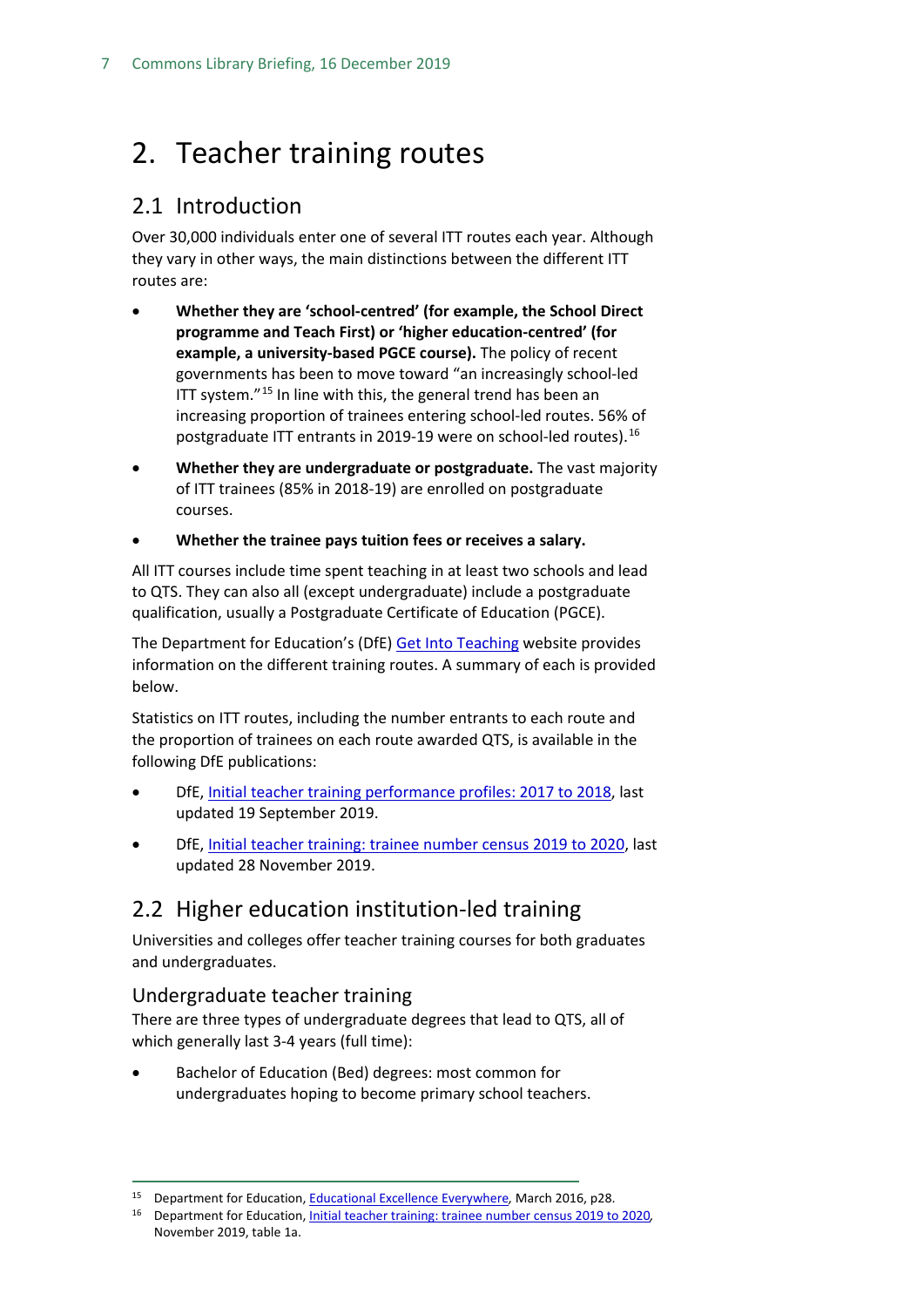• Bachelor of Arts (BA) or Bachelor of Science (BSc) degrees: most common for individuals hoping to become secondary school teachers.

There are also now a limited number of undergraduate degrees that allow the student to incorporate teacher training partway through the degree course, after an experience of classroom teaching. Successful students graduate with both a degree in their chosen subject and a recommendation for QTS. The length of the degree course is unaffected as the school placements are incorporated within the original course length. Degrees with QTS opt-in all focus on secondary school teaching and BA, BSc and Integrated Masters courses are available. [A list of universities offering these](https://getintoteaching.education.gov.uk/explore-my-options/teacher-training-routes/university-led-training/university-led-undergraduate-training/degrees-with-opt-in-qts)  [courses](https://getintoteaching.education.gov.uk/explore-my-options/teacher-training-routes/university-led-training/university-led-undergraduate-training/degrees-with-opt-in-qts) is available on the Get Into Teaching website.

#### <span id="page-7-0"></span>Postgraduate teacher training

Postgraduate teacher training courses last one year (full-time) and lead to QTS and a postgraduate qualification, usually a [Post-Graduate Certificate in](https://getintoteaching.education.gov.uk/explore-my-options/teacher-training-routes/pgce)  [Education](https://getintoteaching.education.gov.uk/explore-my-options/teacher-training-routes/pgce) (PGCE). As well as studying at university or college, trainees also spend a minimum of 24 weeks in placement schools.

## <span id="page-7-1"></span>2.3 School-led routes

There are currently two main categories of school-led ITT routes for graduates in England: School Direct and School-Centred Initial Teacher Training (SCITT). A teaching apprenticeship has also been introduced from September 2018.

### <span id="page-7-2"></span>School Direct

School Direct courses are designed by schools in partnership with a university or a school-centred initial teacher training (SCITT) provider who certify successful trainees. Candidates are recruited as trainees by the School Direct Lead School. Courses generally last one year.

Two types of School Direct training places are available: School Direct (tuition fee) and School Direct (salaried). The latter of these replaced the earlier Graduate Teaching Programme, which was closed to new applicants in October 2012.

As the name suggests, trainees on the School Direct (tuition fee) route are required to pay tuition fees and are eligible for the standard student support package along with any bursaries and scholarships where available (see section four below).

Trainees on the School Direct (salaried) route are are employed as an unqualified teacher and are paid a salary while they train, the level of which is dependent on the school and the subject they teach.<sup>[17](#page-7-3)</sup> They are not eligible for student support funding, bursaries or scholarships.

<span id="page-7-3"></span> $17$  School Direct partnerships are required to meet the full costs of training to qualified teacher status (QTS) and the trainee's salary as they are employed whilst undertaking their training. Grant funding is provided to School Direct lead schools as a contribution to these costs. For further information, see the DfE'[s School Direct \(salaried\) funding](https://www.gov.uk/government/publications/school-direct-salaried-funding-manual/school-direct-salaried-funding-manual-2019-to-2020-academic-year#trainee-eligibility-criteria)  [manual.](https://www.gov.uk/government/publications/school-direct-salaried-funding-manual/school-direct-salaried-funding-manual-2019-to-2020-academic-year#trainee-eligibility-criteria)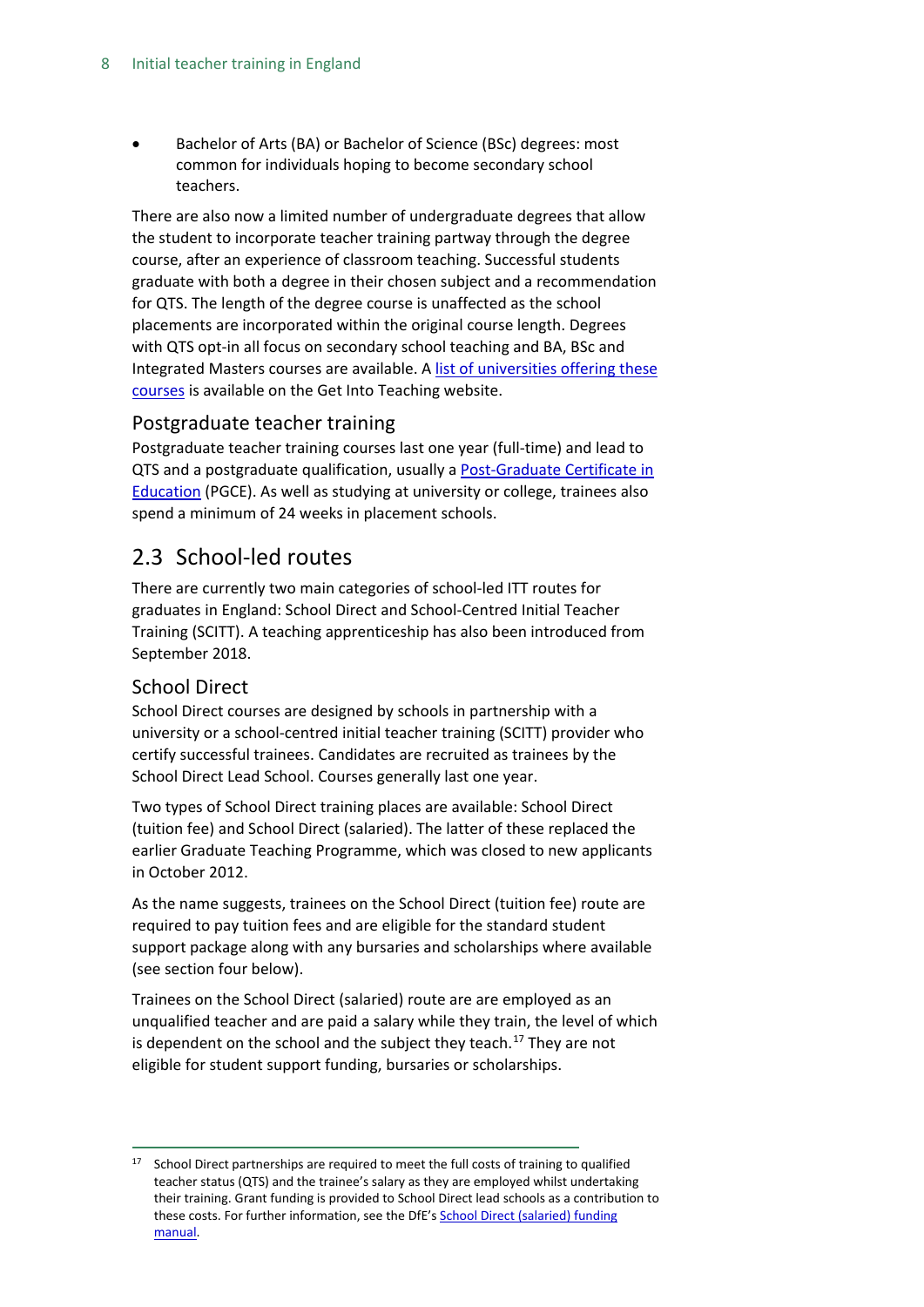#### <span id="page-8-0"></span>School-centred initial teacher training (SCITT)

School-centred initial teacher training (SCITT) courses are designed and delivered by groups of schools that have been given government approval to run their own ITT. They are similar to the School Direct (tuition fee) route.

Students are usually based in one school from the consortium – the lead school – while completing teaching practices at other schools within the group. As with the School Direct (tuition fee) route, courses generally last for one academic year full-time and result in QTS. Many also award a PGCE from a university.<sup>[18](#page-8-2)</sup>

#### **Box 3: Assessment only route to QTS**

Experienced teachers with a degree can achieve QTS without having to do any further training through the assessment only route. This is only available to unqualified teachers who have taught in at least two schools. To achieve QTS through the assessment only route, individuals are required to present evidence that they meet the QTS standards. Their teaching is assessed in a school by an accredited assessment only provider. Further information is available on th[e Get Into Teaching website](https://getintoteaching.education.gov.uk/explore-my-options/teacher-training-routes/specialist-training-options/assessment-only) and on the Gov.uk website at: [Assessment](https://www.gov.uk/government/publications/the-assessment-only-route-to-qts)  [only route to QTS.](https://www.gov.uk/government/publications/the-assessment-only-route-to-qts)

Concerns have been raised that the assessment only route may be being used as a shortcut to QTS, with some providers allowing teaching assistants without the necessary teaching experience to qualify as teachers.[19](#page-8-5)

#### <span id="page-8-1"></span>Teacher apprenticeships

Following a commitment in the party's 2017 manifesto that a Conservative government would "ensure that teaching assistants can become qualified teachers…via a degree apprenticeship route", in October 2017 the Government announced that a postgraduate teaching apprenticeship would be launched in September [20](#page-8-3)18.<sup>20</sup>

The apprenticeship is a school-led ITT route and mirrors the entry criteria and course content of other postgraduate teacher training routes. All apprentices are paid as unqualified teachers. $^{21}$  $^{21}$  $^{21}$ 

[Guidance p](https://www.gov.uk/guidance/postgraduate-teaching-apprenticeships-guidance-for-providers)ublished by the DfE provides further information, including that:

- ITT providers and schools will decide the overall structure of the apprenticeship, but the apprentice must spend 20% of their time in off-the-job training.
- Apprentices will work towards attaining QTS, and will need to meet the [apprenticeship standard](https://www.gov.uk/government/publications/apprenticeship-standard-teacher-approved-for-delivery) and pass an [end-point-assessment](file://hpap03f/DIS/Shares/Publications/Standard%20Notes/Final%20-%20SPS/v) as required for all apprentices.
- Schools will employ apprentices, but only accredited ITT providers can deliver the off-the-job-training.
- Employers that pay the apprenticeship levy will be able to use up to £9,000 of funding from their apprenticeship service account to cover the cost of training and assessing the apprentice. Schools that do not

<span id="page-8-2"></span><sup>18</sup> [School-centred initial teacher training,](https://www.ucas.com/teaching-option/school-centred-initial-teacher-training-scitt) UCAS, last accessed 25 November 2019.

<span id="page-8-5"></span><sup>19</sup> [Teaching assistants allowed to gain QTS through assessment-only route,](https://schoolsweek.co.uk/teaching-assistants-allowed-to-gain-qts-through-assessment-only-route/) *Schools Week,* 4 November 2017.

<span id="page-8-3"></span><sup>20</sup> Conservative Party, *[Forward, Together: The Conservative and Unionist Party Manifesto](https://s3.eu-west-2.amazonaws.com/manifesto2017/Manifesto2017.pdf)  [2017,](https://s3.eu-west-2.amazonaws.com/manifesto2017/Manifesto2017.pdf)* May 2017, p53.

<span id="page-8-4"></span><sup>&</sup>lt;sup>21</sup> [New route into classroom for aspiring teachers,](https://www.gov.uk/government/news/new-route-into-classroom-for-aspiring-teachers) Department for Education, 19 October 2017.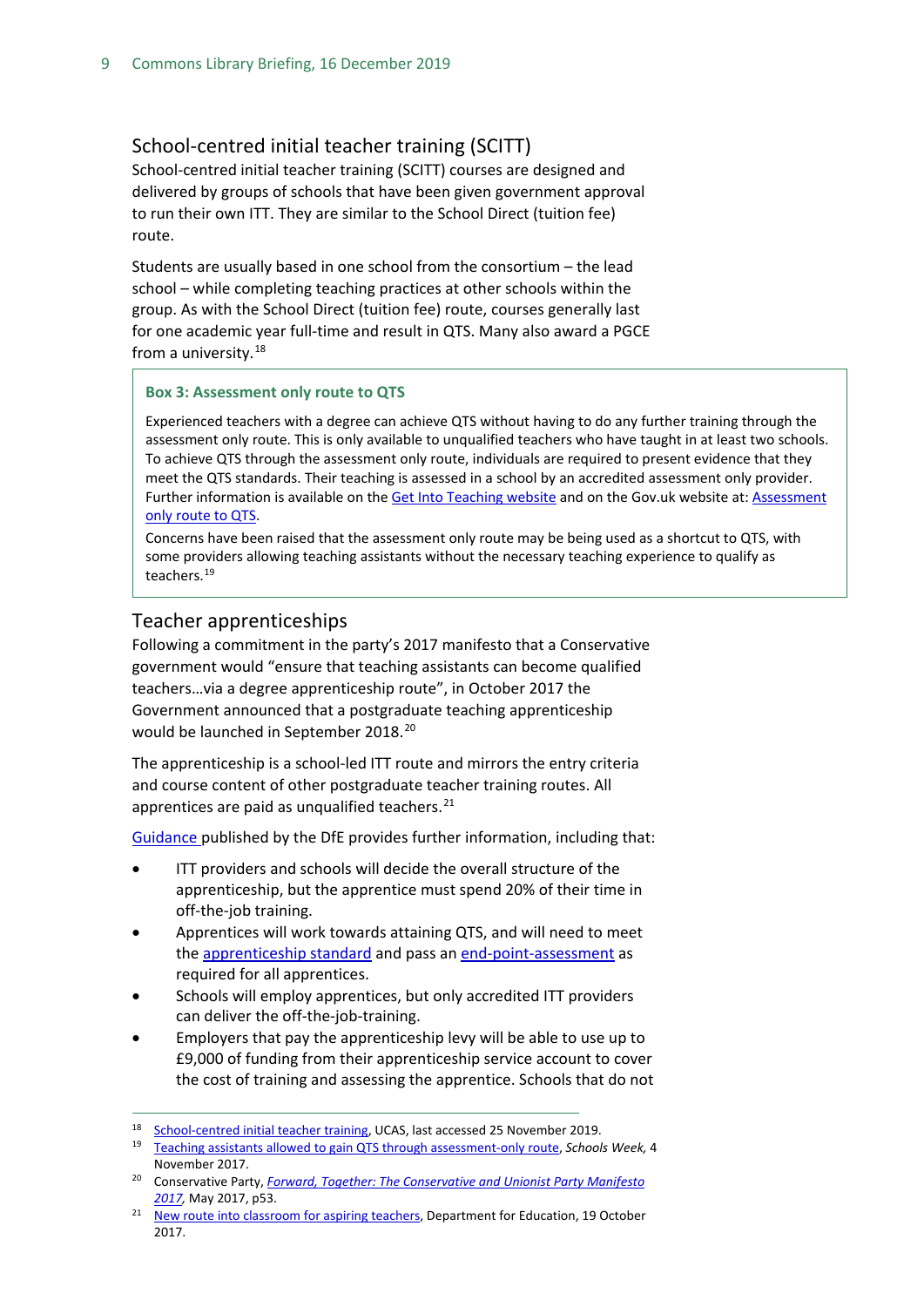pay the levy will receive Government funding to cover up to 95% of training costs.<sup>[22](#page-9-4)</sup>

There were 155 entrants to the Postgraduate Teaching Apprenticeship in 2019-20. [23](#page-9-5)

## <span id="page-9-0"></span>2.4 Part-time and accelerated training

Although the majority of trainees take ITT courses full-time, accelerated and part-time courses are also available.

A limited number of accelerated courses are available under both the School Direct (tuition fee) and SCITT routes, which allow for QTS to be achieved in two terms rather than a year. Part-time courses are available under both university-led and school-led routes. Under the courses, training is spread over a longer period, usually two years.

## <span id="page-9-1"></span>2.5 Specialist training routes

### <span id="page-9-2"></span>Teach First

Teach First is a charity that since 2002 has run a two-year training programme for individuals interested in an employment-based route into teaching. There were 1,646 entrants to the Teach First training route in 2018-19, 6% of the year's total number of postgraduate ITT entrants. $^{24}$  $^{24}$  $^{24}$ 

Under the training programme, trainees receive five weeks of training at a summer institute before teaching in a school in a low-income community for two years, first as an unqualified teacher and then as a NQT during the second year. Trainees ar[e paid a full-time salary](http://graduates.teachfirst.org.uk/leadership-development-programme/salary-benefits) and gain a Postgraduate Diploma in Education (PGDE). They are also given the opportunity to work towards a Masters qualification after they have achieved QTS and the PGDE.

To be eligible for Teach First candidates must, among other things, have a 2:1 degree or higher. Further information is available on the Teach First website at: [Training Programme.](https://www.teachfirst.org.uk/training-programme)

#### <span id="page-9-3"></span>Troops to Teachers

Following the 2010 general election, the Coalition Government announced that it would develop a 'Troops to Teachers' programme to encourage more ex-service personnel to train as teachers.<sup>[25](#page-9-7)</sup>

The programme was a two-year employment-based route open to service leavers who did not hold a first degree, which led to the award of an honours degree with QTS.

<span id="page-9-4"></span> <sup>22</sup> Department for Education[, Provide training for postgraduate teaching apprenticeships](https://www.gov.uk/guidance/provide-training-for-postgraduate-teaching-apprenticeships#funding)*,*  last updated 19 June 2019.

<span id="page-9-5"></span><sup>23</sup> Department for Education[, Initial teacher training: trainee number census 2019 to 2020](https://www.gov.uk/government/statistics/initial-teacher-training-trainee-number-census-2019-to-2020https:/www.gov.uk/government/statistics/initial-teacher-training-trainee-number-census-2019-to-2020)*,*  November 2019, table 1a.

<span id="page-9-6"></span><sup>24</sup> As above.

<span id="page-9-7"></span><sup>&</sup>lt;sup>25</sup> Department for Education, The Importance of Teaching – The Schools White Paper 2010, November 2010, Cm 7980, p22, para 2.15.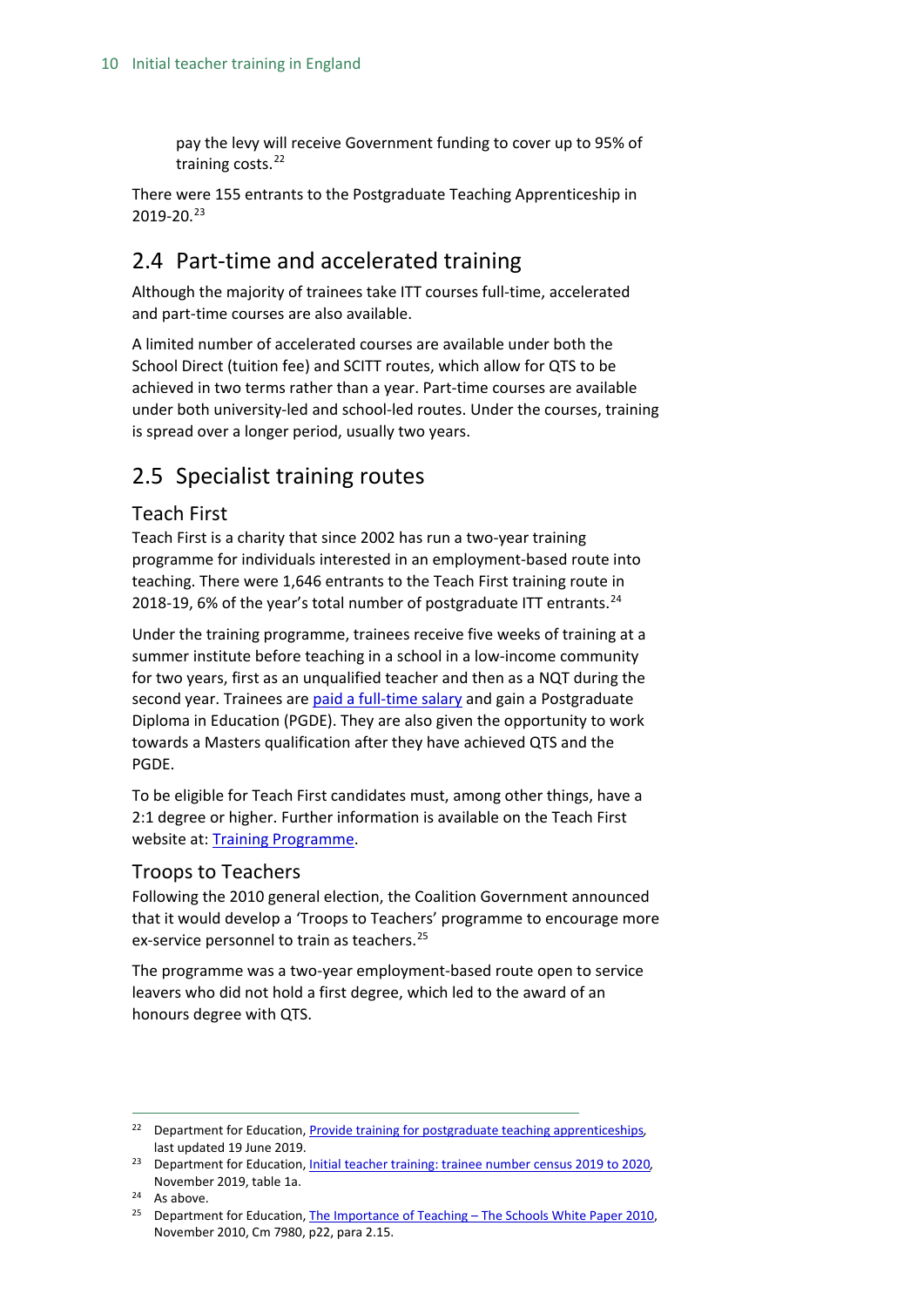This version of the Troops to Teachers training programme has ceased to operate and, since 2018-19, has been replaced with bursaries of £40,000 for ex-service personnel to train as teachers.

The bursary is available to eligible veterans who study for an undergraduate degree with QTS in England in secondary biology, physics, chemistry, computing, maths or modern foreign languages. [26](#page-10-1) It has been reported that the money will not be recouped if veterans do not enter teaching after completing their degree.<sup>[27](#page-10-2)</sup>

To be eligible, a person must, among other things:

- not already have an undergraduate degree; and
- have left full time employment in the British Army, Royal Air Force or Royal Navy in the last five years.
- Be entitled to support under the student support eligibility criteria.

The DfE has stated that the bursary will give veterans greater flexibility than the earlier training programme by "enabling them to train with any Initial Teacher Training provider."[28](#page-10-3)

In October 2019, Schools Week reported that 22 ex-service personnel took up the bursaries in 2018-19.<sup>[29](#page-10-4)</sup>

#### <span id="page-10-0"></span>Researchers in schools

Researchers in Schools (RIS) is an employment-based teacher training programme delivered by the charity, The Brilliant Club, for individuals who have completed or are finishing a PhD.

The programme runs over an initial two years, with trainees achieving QTS in their first year and completing their NQT year by the end of year two. In an optional third year, participants continue teaching and are eligible to undertake a leadership qualification.

As part of the programme, trainees have one day a week off timetable to work towards the RIS aims (to increase and disseminate subject expertise, to promote research, and to champion university access). This includes delivering Uni pathways – interventions aimed at supporting pupils from under-represented groups to successfully apply for university – and carrying out their own educational or academic research and maintaining their academic profile.

More information is available on the [Researchers in Schools website.](http://www.researchersinschools.org/our-work/programme-overview/)

#### **Maths and Physics Chairs programme**

The Government-supported Maths and Physics Chairs Programme is part of RIS and was launched in May 2014. The programme originally only covered postdoctoral trainees in maths and physics, but in 2018 it was expanded to cover trainees in all English Baccalaureate subjects.

<span id="page-10-1"></span><sup>&</sup>lt;sup>26</sup> Troops to Teachers - [undergraduate initial teacher training bursary,](https://getintoteaching.education.gov.uk/explore-my-options/teacher-training-routes/university-led-training/university-led-undergraduate-training/troops-bursary) Troops to Teachers, last accessed 25 November 2019.

<span id="page-10-2"></span><sup>&</sup>lt;sup>27</sup>  $£40k$  bursaries for veterans to replace doomed £10m Troops to Teachers scheme, *Schools Week,* 6 March 2018.

<span id="page-10-3"></span><sup>&</sup>lt;sup>28</sup> [New bursary to get veterans into teaching,](https://www.gov.uk/government/news/new-bursary-to-get-veterans-into-teaching) Department for Education, 6 March 2018.

<span id="page-10-4"></span><sup>&</sup>lt;sup>29</sup> [Rebooted Troops to Teachers fails to take off,](https://schoolsweek.co.uk/rebooted-troops-to-teachers-fails-to-take-off/) Schools Week, 18 October 2019.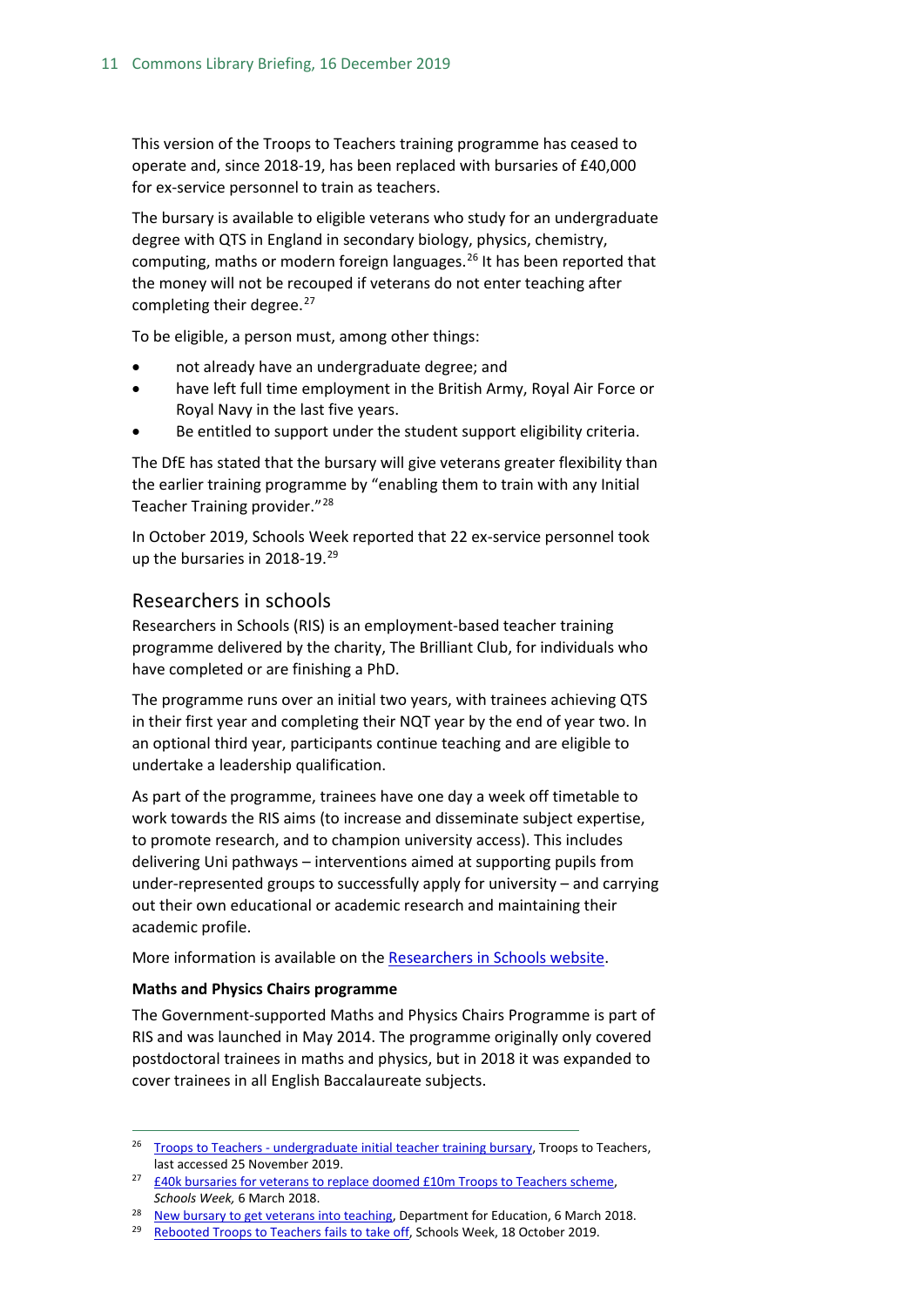The programme is similar to RIS but the third year of the programme is compulsory rather than optional. In addition, the DfE funds a salary uplift for trainees on the salaried route on top of what other RIS trainees receive.[30](#page-11-2)

More information is available on the Get Into Teaching website at: [Researchers in Schools: Maths and Physics Chairs programme.](https://getintoteaching.education.gov.uk/explore-my-options/teacher-training-routes/specialist-training-options/researchers-in-schools)

#### <span id="page-11-0"></span>Future teaching scholars

Future Teaching Scholars is a six-year training route for maths and physics undergraduates with an interest in teaching; the first cohort of trainees entered the programme in September 2016.

During years one to three, participants complete their undergraduate degree and receive a £5,000 grant at the start of each year, in addition to early preparation for teaching. In year four, they undertake postgraduate employment-based teacher training and are paid a salary on the [unqualified](https://getintoteaching.education.gov.uk/funding-and-salary/teacher-salaries)  [teacher pay scale.](https://getintoteaching.education.gov.uk/funding-and-salary/teacher-salaries) For the final two years, participates are employed as a maths or physics teacher and are paid on th[e qualified teacher pay scale.](https://getintoteaching.education.gov.uk/funding-and-salary/teacher-salaries)

Further information is available on the [Future Teaching Scholars website.](https://www.futureteachingscholars.com/programme)

## <span id="page-11-1"></span>2.6 Training to teach pupils with SEND

Some ITT courses offer a particular focus on ensuring that trainees have the opportunity to develop further skills for working with pupils with special educational needs and disabilities (SEND). This can, for example, include specific modules on SEND and/or more opportunities to work in special schools, SEND units and resourced provision. An individual can apply for a job in a mainstream school, special school or alternative provision whether or not their ITT included a focus on SEND.

Individuals wishing to become a Special Educational Needs Coordinator (SENCO) need to be a qualified teacher and complete the National Award in Special Educational Needs Coordination within three years of taking up a SENCO post.<sup>[31](#page-11-3)</sup>

There is also a mandatory qualification for individuals wishing to trach pupils with sensory impairments.<sup>[32](#page-11-4)</sup>

#### **Box 4: Education Committee report**

In February 2017, the Education Committee published a [report on the recruitment and retention of teachers.](https://www.publications.parliament.uk/pa/cm201617/cmselect/cmeduc/638/638.pdf) The report mainly focused on broader issues of teacher supply, but concerning ITT it stated that the "number of different routes into teaching are not always well understood by applicants and can be confusing". It added that "the absence of a central application system for school-led ITT leads to inefficient application systems and does little to address regional shortages".<sup>[33](#page-11-5)</sup>

In its response, the 2015 Government recognised "that there is more to do to help candidates navigate the options available to them" and set out the work it was doing to "improve the support available and to simplify the teacher training application process." It also noted the large number of school-based training

<span id="page-11-2"></span> <sup>30</sup> Researchers in Schools, *[Researchers Brochure 2018.](http://www.researchersinschools.org/wp-content/uploads/2016/11/RIS-Researchers-Brochure-2018.pdf)*

<span id="page-11-3"></span><sup>&</sup>lt;sup>31</sup> [Training to teach pupils with SEND,](https://getintoteaching.education.gov.uk/explore-my-options/training-to-teach-pupils-with-send) Get Into Teaching, last accessed 25 November 2019.

<span id="page-11-4"></span><sup>&</sup>lt;sup>32</sup> Department for Education[, Mandatory qualifications: specialist teachers,](https://www.gov.uk/guidance/mandatory-qualifications-specialist-teachers) 3 October 2016.

<span id="page-11-5"></span><sup>&</sup>lt;sup>33</sup> Education Committee, *Recruitment and retention of teachers*, February 2017, HC199, pp9-10.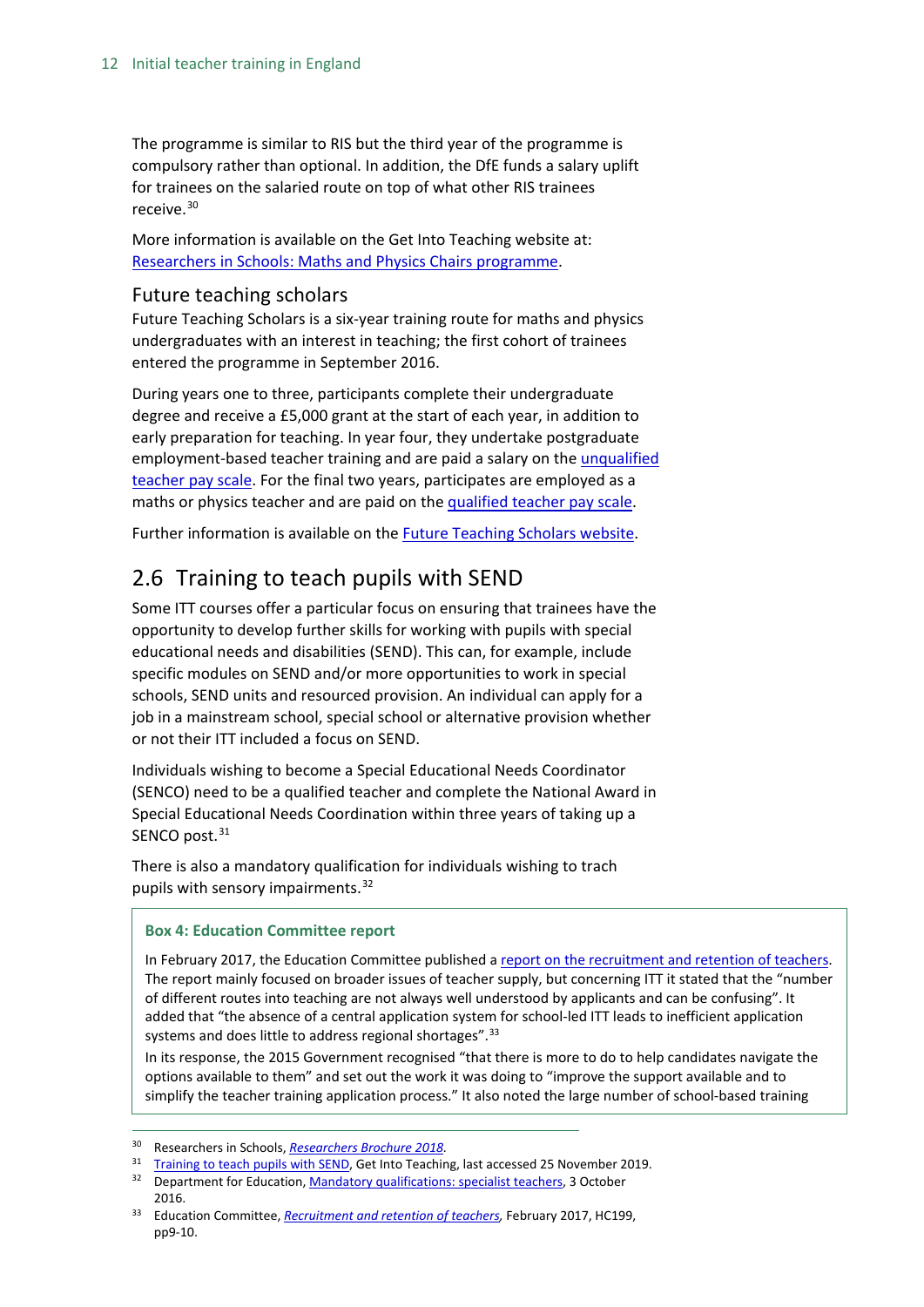providers in the ITT marketplace and encouraged them to work collaboratively at a regional level to "provide candidates with a more coherent view of the market."[34](#page-12-2)

## <span id="page-12-0"></span>2.7 General entry requirements for ITT

Students entering ITT in England must meet a number of minimum standards. All students, regardless of training pathway, are required to hold GCSEs in English and Maths at grade C / grade 4 or higher, or be able to demonstrate they have reached an equivalent standard. Those enrolling on primary ITT courses are also required to hold GCSE science at grade C / grade 4 or above.

A degree is required to gain QTS and for those enrolling on postgraduate courses. Individuals without a degree can train on university-led undergraduate ITT courses and graduate with QTS.<sup>[35](#page-12-3)</sup>

Individual ITT providers may set their own more stringent requirements for entry onto their programmes. The majority of providers will also, for example, require applicants to have some school experience. This can be arranged directly with a school or, alternatively, the DfE runs a school experience programme (SEP). Further information is available on the Get Into Teaching website at: [Getting school experience.](https://getintoteaching.education.gov.uk/school-experience)

**Box 5: Subject knowledge enhancement courses**

ITT providers who feel that an applicant's subject knowledge is not sufficient may require them to take a subject knowledge enhancement (SKE) course. This could, for example, be the case if the applicant's degree wasn't in their chosen subject but it is closely related, or if they studied the subject at A level but not at university.

SKE courses are available in maths, physics, languages, biology, chemistry, computing, English, geography, religious education, design and technology, and primary maths. They are provided by universities, schools, or third parties and range in length from 8-28 weeks. Courses are fully funded and bursaries of up to £200 per week may be available, which are paid by the training provider.

Applicants for ITT in modern foreign languages can complete two fully funded SKE courses in order to allow them to refresh their main teaching language and to study another language.

Further information is available on the Get Into Teaching website at[: Subject knowledge enhancement \(SKE\)](https://getintoteaching.education.gov.uk/explore-my-options/teacher-training-routes/subject-knowledge-enhancement-ske-courses)  [courses.](https://getintoteaching.education.gov.uk/explore-my-options/teacher-training-routes/subject-knowledge-enhancement-ske-courses)

### <span id="page-12-1"></span>Professionals Skills Test

From September 2012, entrants to all ITT courses were required to sit and pass professional skills tests in literacy and numeracy before beginning their ITT course. Previously, trainees could complete these tests during the course of their studies.

Previously, if trainees were unsuccessful in three attempts at the tests they were required to wait two years before they could make another three attempts. The first attempt at each test was free of charge. However, since 15 February 2018 trainees have been eligible to take three free tests rather

<span id="page-12-2"></span> <sup>34</sup> Education Committee, *[Recruitment and retention of teachers: Government Response to](https://www.publications.parliament.uk/pa/cm201617/cmselect/cmeduc/638/638.pdf)  [the Committee's Fifth Report](https://www.publications.parliament.uk/pa/cm201617/cmselect/cmeduc/638/638.pdf)*, May 2017, HC 638, pp4-5.

<span id="page-12-3"></span><sup>&</sup>lt;sup>35</sup> [Eligibility for teacher training,](https://getintoteaching.education.gov.uk/eligibility-for-teacher-training) Get Into Teaching, last accessed 6 June 2017.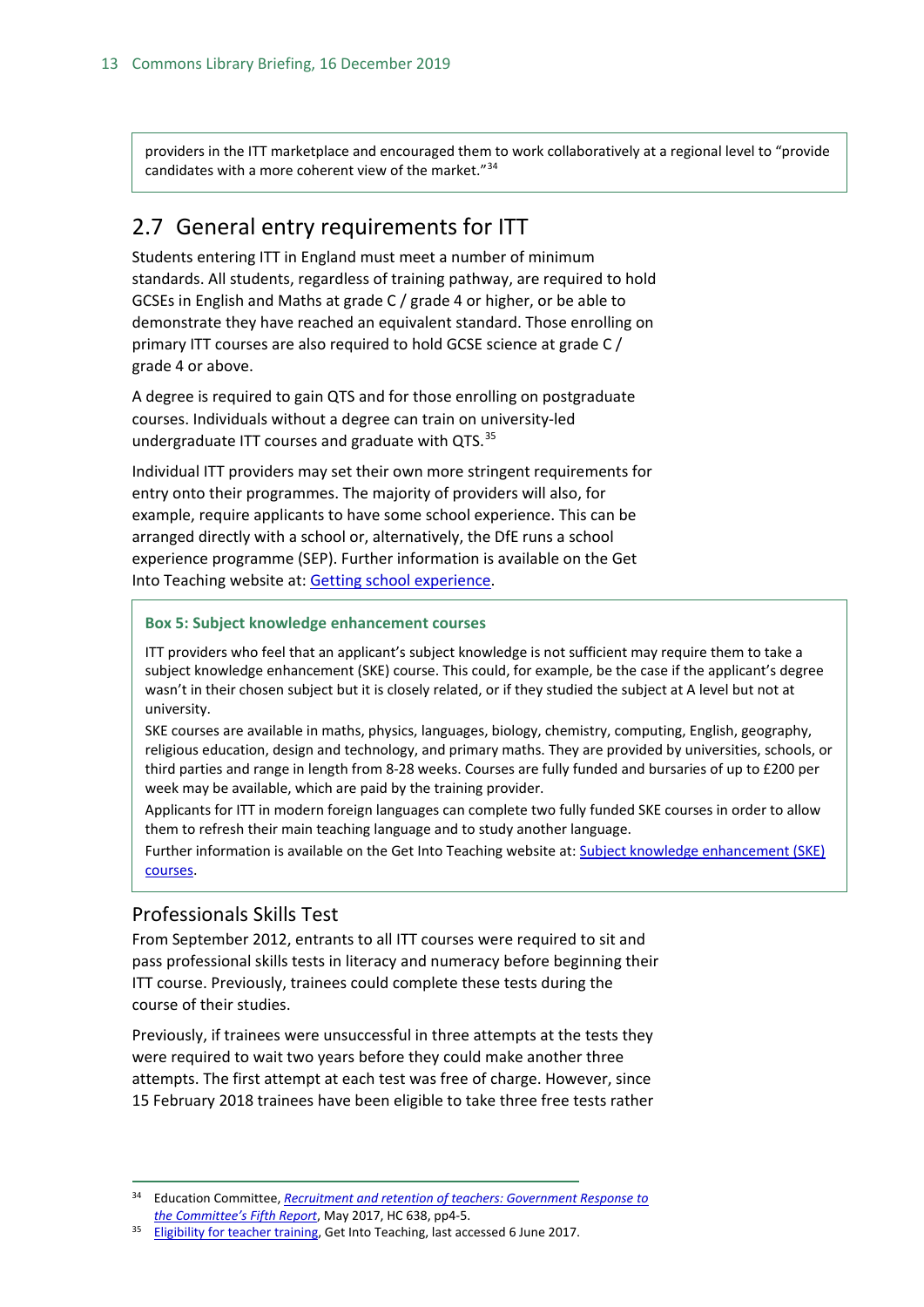than one. In addition, the two-year lock-out period has been removed, with no limit on the number of tests a candidate can take.<sup>[36](#page-13-0)</sup>

In July 2019, the DfE announced that the skills tests would be abolished and replaced with a new approach to assessing numeracy and literacy for trainees starting ITT from April 2020 onwards. Under the new system, ITT providers will assure that trainees have a set of fundamental English and maths skills by the end of their ITT. Individuals starting ITT courses before 1 April 2020 must still pass the professional skills tests before they start their training.<sup>[37](#page-13-1)</sup>

Further information on the new approach is available in guidance published by the DfE in October 2019: Initial teacher training (ITT): criteria and [supporting advice.](https://www.gov.uk/government/publications/initial-teacher-training-criteria/initial-teacher-training-itt-criteria-and-supporting-advice#c14-professional-skills-tests)

<span id="page-13-0"></span> <sup>36</sup> [Measures announced to ensure talented trainees get into teaching,](https://www.gov.uk/government/news/measures-announced-to-ensure-talented-trainees-get-into-teaching%5d) Department for Education, 22 February 2018.

<span id="page-13-1"></span><sup>&</sup>lt;sup>37</sup> [Changes to the professional skills test for teachers,](https://www.gov.uk/government/news/changes-to-the-professional-skills-test-for-teachers) Department for Education, 16 July 2019; [Preparing for the professional skills tests,](https://getintoteaching.education.gov.uk/post-teacher-training-application/preparing-for-the-professional-skills-tests) Get Into Teaching, last accessed 25 November 2019.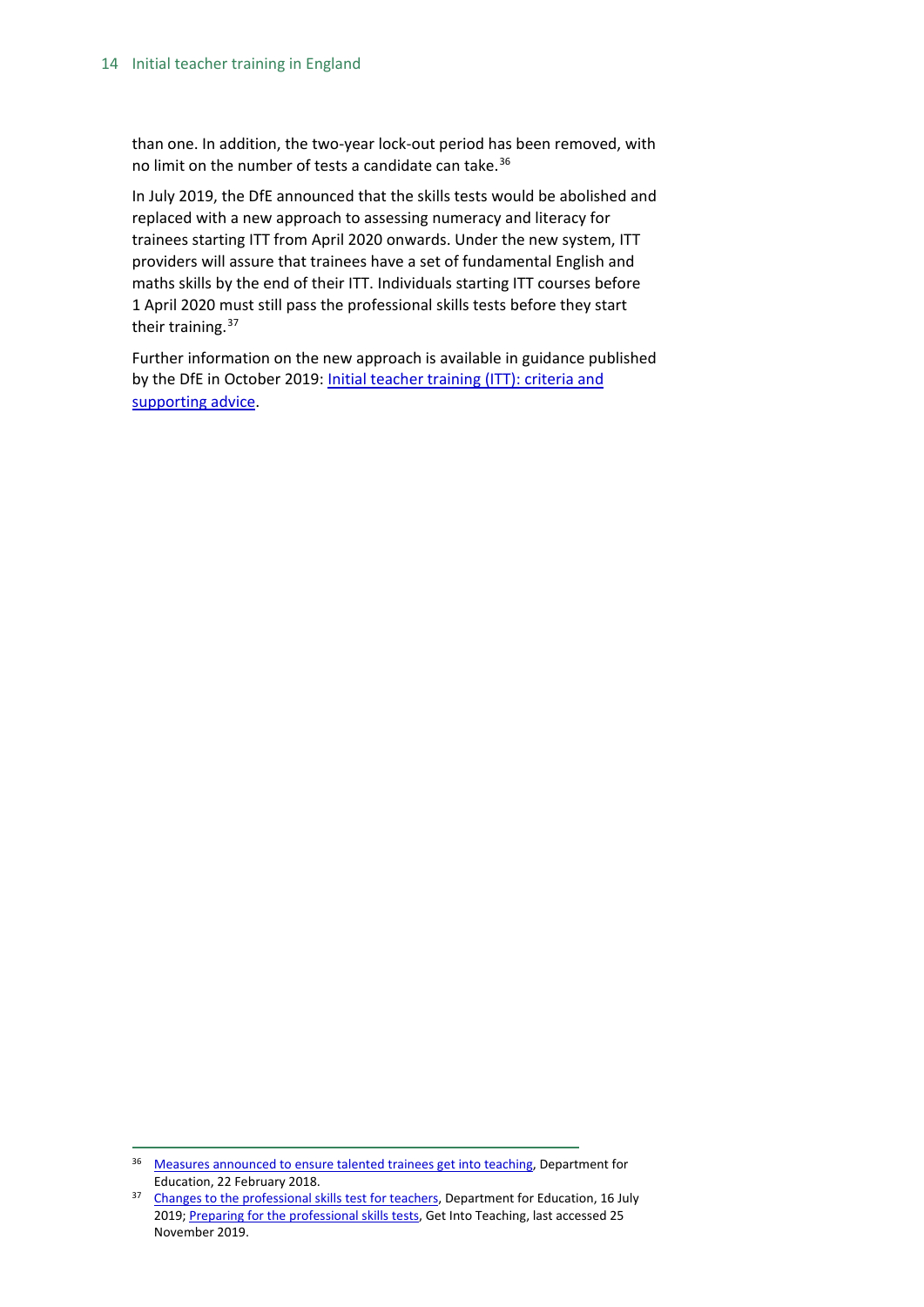## <span id="page-14-0"></span>3. Financial support for trainee teachers

The system of financial support for teacher trainees in England is complex. Individuals considering applying for ITT may like to contact a Get Into Teaching adviser (0800 389 2500 or [online chat service\)](https://ta-chat.education.gov.uk/chat/chatstart.aspx?domain=www.education.gov.uk&department=GetIntoTeaching%27,%27new_win%27,%27width=0,height=0%27);return%20false;%22&SID=0), their higher education institution, or Student Finance England for advice on the funding that could be available.

Further information is available on the [Get Into Teaching website](https://getintoteaching.education.gov.uk/funding-my-teacher-training) and in [guidance published by the DfE.](https://www.gov.uk/guidance/funding-initial-teacher-training-itt-academic-year-2019-to-2020)

## <span id="page-14-1"></span>3.1 Undergraduate trainees

For undergraduate ITT students, the financial arrangements are the same as for other students undertaking a first degree course. Eligible students can apply for student loans to cover fees and maintenance costs, and may be eligible for additional support – for example, help towards childcare costs. Further information is available on the Gov.uk website at: [Student finance.](https://www.gov.uk/student-finance)

In addition, a bursary of £9,000 is available to undergraduate trainees on secondary maths and physics courses that lead to QTS. The bursary is paid in monthly instalments in the final year of the course. A £9,000 bursary is also available for trainees in opt-in secondary undergraduate mathematics, physics, computing or languages courses that lead to QTS.

Undergraduate students may also be eligible for bursaries or other support offered by their institution. They should contact the institution they are studying at, or considering applying to, for further information.

For further information, see the [funding for undergraduate teacher training](https://getintoteaching.education.gov.uk/explore-my-options/teacher-training-routes/university-led-training/university-led-undergraduate-training/funding-for-undergraduate-teacher-training)  [page](https://getintoteaching.education.gov.uk/explore-my-options/teacher-training-routes/university-led-training/university-led-undergraduate-training/funding-for-undergraduate-teacher-training) on the Get Into Teaching website.

## <span id="page-14-2"></span>3.2 Postgraduate trainees

For postgraduate trainees, the amount and type of support depends on personal eligibility and financial circumstances, prior qualifications, type of course (particularly, subject specialism) and mode of study.

The information below relates to trainees on unsalaried postgraduate ITT routes (for example, university-led postgraduate, School Direct (tuition fee) and SCITT). Those enrolled on training routes that include a salary (for example, School Direct (Salaried), Researchers in Schools and Teach First), are not eligible for bursaries or other student support.

#### <span id="page-14-3"></span>Mainstream student support

Individuals on non-salaried postgraduate ITT courses are generally eligible for tuition fee and maintenance loans from Student Finance England under the standard undergraduate student support system (see above). Trainees who are eligible for undergraduate support are not also able to receive a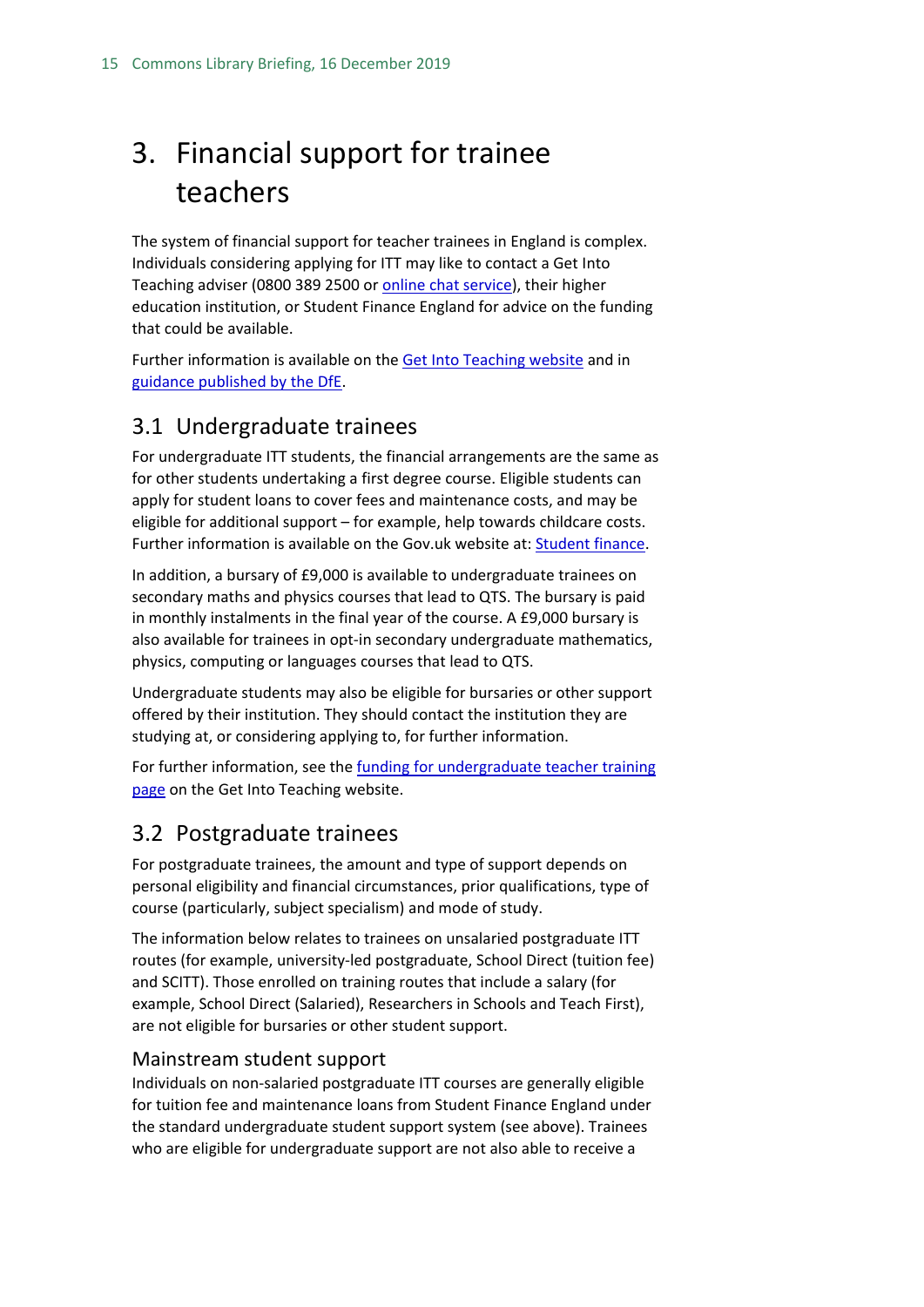[postgraduate masters loan.](http://researchbriefings.parliament.uk/ResearchBriefing/Summary/SN07049)<sup>[38](#page-15-1)</sup> Further information is available on the Get Into Teaching website at: [Postgraduate tuition fee and maintenance loans.](https://getintoteaching.education.gov.uk/funding-and-salary/overview/postgraduate-loans)

#### <span id="page-15-0"></span>Bursaries and scholarships

Postgraduate trainees may also qualify for a training bursary in addition to mainstream student support. The bursaries available depend on the trainee's subject and the class of their undergraduate degree. Trainees do not need to apply for a bursary, if they meet the eligibility criteria payments will start when they begin their course.

There are also a number of specialist competitive scholarships available to recruits in certain subjects. Scholarships are jointly awarded by the Government and professional bodies, and selection is through an additional application and assessment process. Each scholarship also comes with a package of non-financial benefits, such as early career support and membership of the appropriate professional body.<sup>[39](#page-15-2)</sup>

A [table on the Get Into Teaching Website](https://getintoteaching.education.gov.uk/funding-and-salary/overview) provides an overview of bursary and scholarship levels for the 2020-21 academic year.<sup>[40](#page-15-3)</sup>

#### **Early-career payments and phased bursaries**

Since 2018-19, the Government has been piloting the use of early careerpayments as a means of encouraging teacher retention. Payments are available to the following teachers starting their ITT in the 2018-19, 2019-20 or 2020-21 academic years:

- Maths teachers who started postgraduate ITT in 2018-19 or 2019-20 will receive early career payments of £5,000 each in their third and fifth years of teaching. The payments are increased to £7,500 for teachers in specified local authorities.
- Maths, physics, chemistry and languages teachers starting postgraduate ITT in 2020-21 will receive early-career payments of £2,000 in each of their second, third and fourth years of teachers. The payments are increased to £3,000 for teachers in specified local authorities.<sup>[41](#page-15-4)</sup> This is partly supported by £10 million of funding announced at Budget 2016 to "test how to improve retention of early career maths and physics teachers."<sup>[42](#page-15-5)</sup>

The early career payments are in addition to any bursaries or scholarships received during ITT.

The [Teacher Recruitment and Retention Plan,](https://assets.publishing.service.gov.uk/government/uploads/system/uploads/attachment_data/file/773930/Teacher_Retention_Strategy_Report.PDF.pdf) published in January 2019, stated that the DfE would reform bursaries more widely to a "phased, retention payment approach." The DfE expects around 40% of bursary spend in phased subjects to be on retention following the reforms.<sup>[43](#page-15-6)</sup>

<span id="page-15-1"></span><sup>38</sup> [Postgraduate Loan,](https://www.practitioners.slc.co.uk/products/postgraduate-education/postgraduate-loan/) Student Finance England, last accessed 10 January 2018.

<span id="page-15-2"></span><sup>39</sup> [Scholarships,](https://getintoteaching.education.gov.uk/funding-and-salary/overview/scholarships) Get Into Teaching, last accessed 25 November 2019.

<span id="page-15-3"></span><sup>40</sup> The Government has published more detailed guidance on bursaries: *[Initial teacher](https://www.gov.uk/government/publications/initial-teacher-training-bursary-guide-academic-year-2018-to-2019)  [training bursary guide: academic year 2018 to 2019.](https://www.gov.uk/government/publications/initial-teacher-training-bursary-guide-academic-year-2018-to-2019)*

<span id="page-15-4"></span><sup>&</sup>lt;sup>41</sup> Department for Education, **Early-career payments: guidance for teachers and schools**, last updated October 2019.

<span id="page-15-5"></span><sup>&</sup>lt;sup>42</sup> HM Treasury[, Budget 2018,](https://assets.publishing.service.gov.uk/government/uploads/system/uploads/attachment_data/file/752202/Budget_2018_red_web.pdf%5d) HC 1629, October 2018, p76

<span id="page-15-6"></span><sup>43</sup> Department for Education, *[Teacher Recruitment and Retention Strategy](https://assets.publishing.service.gov.uk/government/uploads/system/uploads/attachment_data/file/773930/Teacher_Retention_Strategy_Report.PDF.pdf)*, January 2019, p22.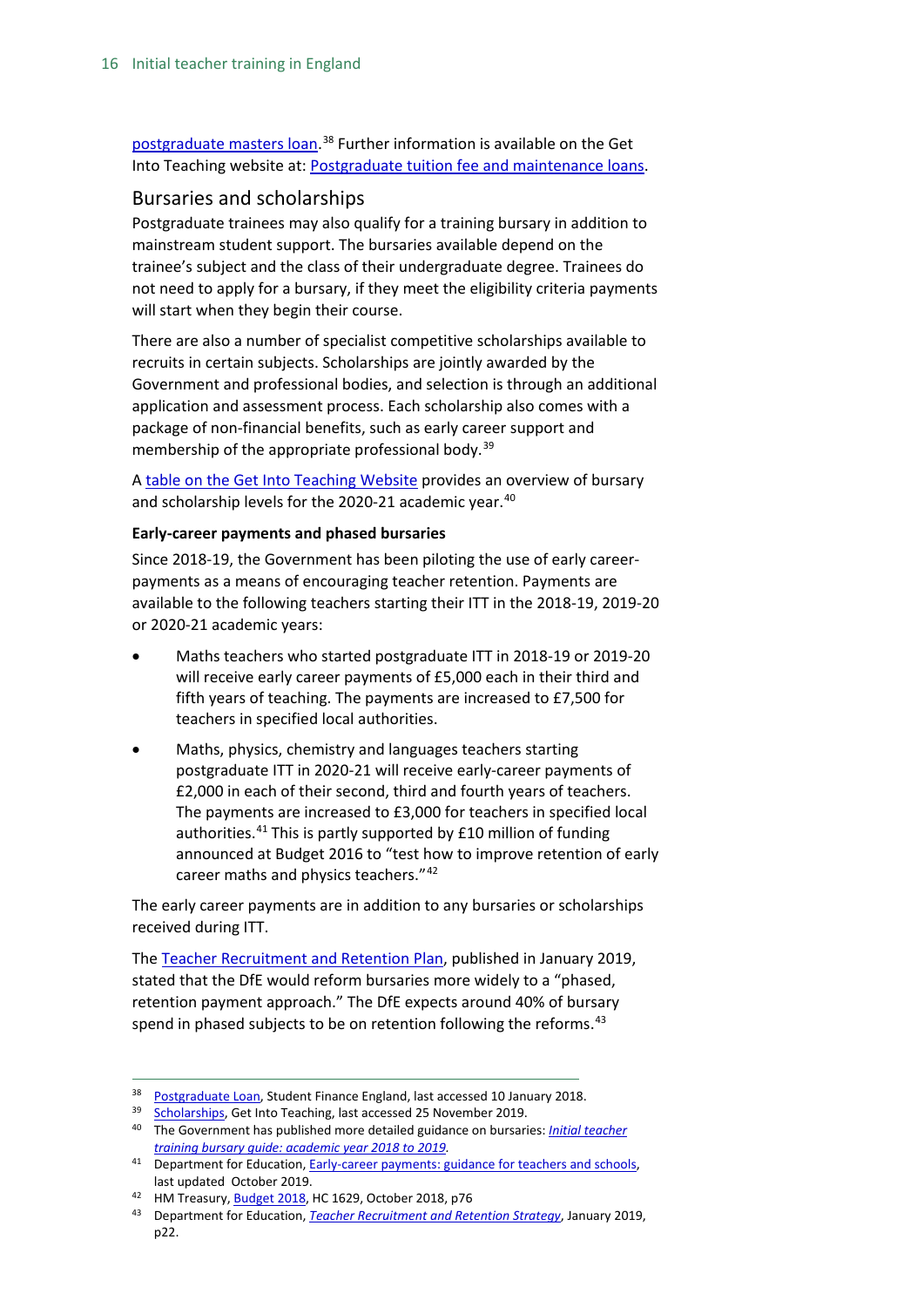## <span id="page-16-0"></span>3.3 Teachers' student loan forgiveness

On 1 October 2017, the Government announced that it would pilot a student loan reimbursement programme for science and languages teachers in the early years of their careers. The announcement said that a typical teacher in their fifth year of work would benefit by around £540 through reimbursement.<sup>[44](#page-16-1)</sup>

Eligible teachers completing their ITT between 2013-14 and 2020-21 may apply for reimbursements for the 10 academic years after their award of QTS. To be eligible, teachers must, among other things:

- Be employed in a maintained secondary school, a secondary academy or free school, or a maintained or non-maintained special school.
- Be employed at a school in one of 25 participating local authorities.
- Be teaching an eligible subject: languages, physics, chemistry, biology, and computer science.

The application round opened in September 2019.<sup>[45](#page-16-2)</sup>

<span id="page-16-1"></span> <sup>44</sup> [New education and skills measures announced,](https://www.gov.uk/government/news/new-education-and-skills-measures-announced) Department for Education, 1 October 2017.

<span id="page-16-2"></span><sup>45</sup> Department for Education[, Teachers: claim back your student loan repayments](https://www.gov.uk/government/publications/additional-payments-for-teaching-eligibility-and-payment-details/teachers-claim-back-your-student-loan-repayments-eligibility-and-payment-details)  [eligibility and payment details,](https://www.gov.uk/government/publications/additional-payments-for-teaching-eligibility-and-payment-details/teachers-claim-back-your-student-loan-repayments-eligibility-and-payment-details) 5 November 2019.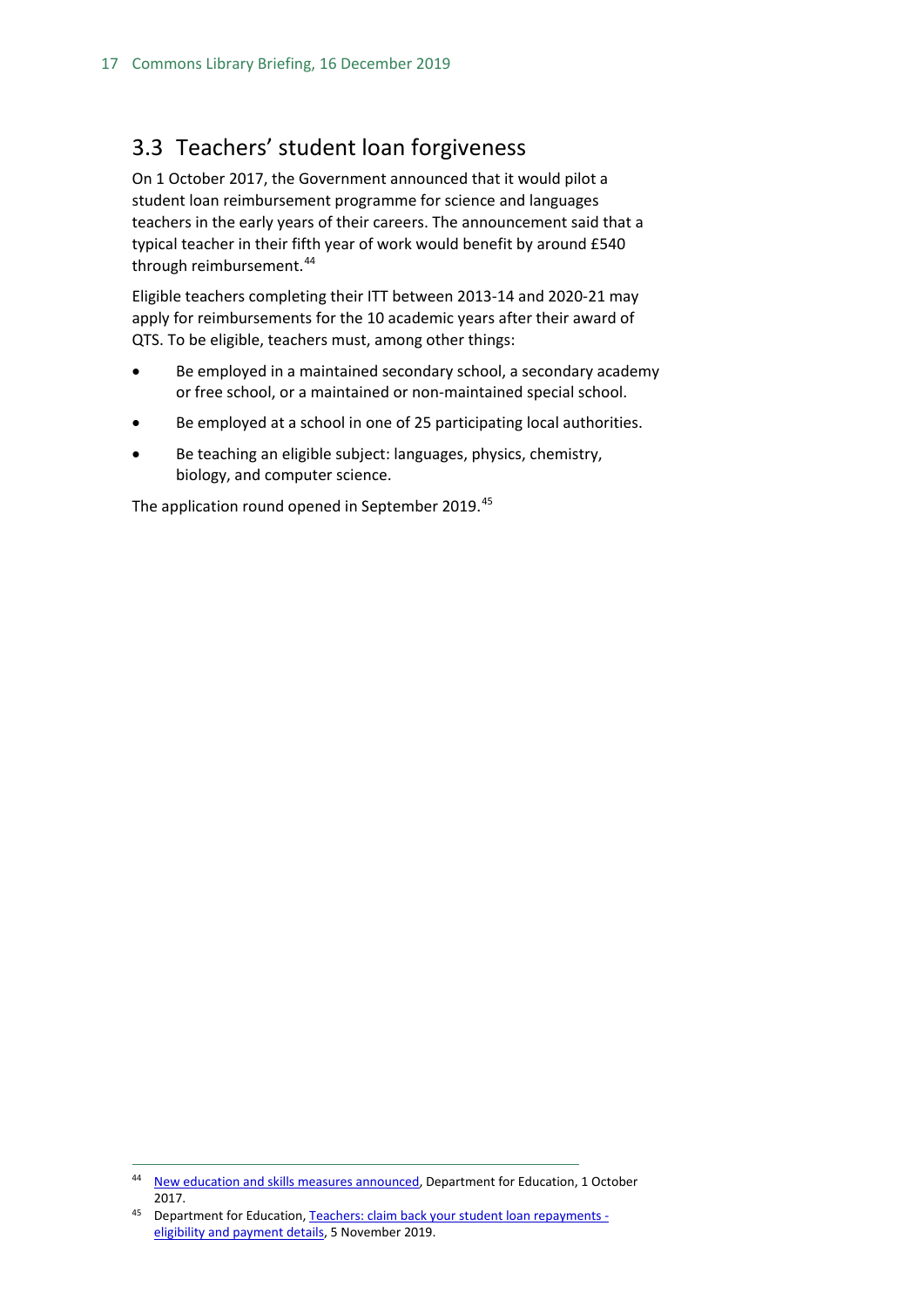## <span id="page-17-0"></span>4. Policy developments in ITT

This section provides a very brief overview of ITT policy since 2010. A short summary of ITT policy before 2010 is provided in the Higher Education Policy Institute's April 2017 report, [Whither teacher training?](http://www.hepi.ac.uk/wp-content/uploads/2017/04/Embargoed-until-00.01am-Thursday-27-April-2017-WHITHER-TEACHER-EDUCATION-AND-TRAINING-Report-95-19_04_17WEB.pdf) (pages 5-12).

## <span id="page-17-1"></span>4.1 The Coalition Government

The Coalition Government made a number of significant reforms to ITT.<sup>[46](#page-17-3)</sup> Key changes included:

- A significant expansion of the Teach First programme.
- Launch of the School Direct programme and an increasing prioritisation of ITT funding on providers that involved schools in training programmes.
- The launch of the Troops to Teachers programme for ex-service personnel.
- Ongoing reform of Ofsted's inspection framework for ITT providers.
- Making successful completion of the professional skills tests a prerequisite for *beginning* an ITT course.
- Increased targeting of financial support in particular subject areas, and on those with higher class first degrees.

## <span id="page-17-2"></span>4.2 Carter Review of ITT

On 1 May 2014, the then Secretary of State for Education, Michael Gove, appointed Sir Andrew Carter to chair an independent review of ITT courses.[47](#page-17-4)

The [review's report,](https://www.gov.uk/government/uploads/system/uploads/attachment_data/file/396391/Carter_Review_16012015.pdf) published in January 2015, concluded that the ITT system generally performs well and that it is difficult to draw conclusions about whether one training route is better than another. The report also made a number of conclusions and recommendations for improvement in particular areas. These included:

- There is considerable variability in ITT course content and potentially significant gaps in a range of courses. There may be a case for a better shared understanding of what the essential elements of good ITT content look like. The DfE should commission a sector body to develop a framework of core content for ITT.
- Of all areas of ITT content, the most significant improvements are needed for training in assessment. A central repository of resources and guidance on assessment should be developed.
- There is some reluctance towards practical approaches to training in behaviour management. Behaviour management should be prioritised within ITT programmes and it is vital that trainees receive practical advice and strategies.

<span id="page-17-3"></span> <sup>46</sup> Department for Education, *[The Importance of Teaching. The Schools White Paper,](http://www.education.gov.uk/schools/toolsandinitiatives/schoolswhitepaper/b0068570/the-importance-of-teaching)*  November 2010, Cm 7980; Department for Education, *[Training our next generation of](http://media.education.gov.uk/assets/files/pdf/t/training%20our%20next%20generation%20of%20outstanding%20teachers.pdf)  [outstanding teachers. An improvement strategy for discussion](http://media.education.gov.uk/assets/files/pdf/t/training%20our%20next%20generation%20of%20outstanding%20teachers.pdf)*, June 2011; and Department for Education, *[Training our next generation of outstanding teachers. An](https://www.gov.uk/government/uploads/system/uploads/attachment_data/file/181154/DFE-00083-2011.pdf)  [implementation plan,](https://www.gov.uk/government/uploads/system/uploads/attachment_data/file/181154/DFE-00083-2011.pdf)* November 2011

<span id="page-17-4"></span><sup>47</sup> Department for Education, *[Carter Review of Initial Teacher Training \(England\): Call for](https://www.gov.uk/government/uploads/system/uploads/attachment_data/file/346051/Consultation_Document_-_Carter_Review_Final.pdf)  [Evidence,](https://www.gov.uk/government/uploads/system/uploads/attachment_data/file/346051/Consultation_Document_-_Carter_Review_Final.pdf)* 20 August 2014, para 2.1.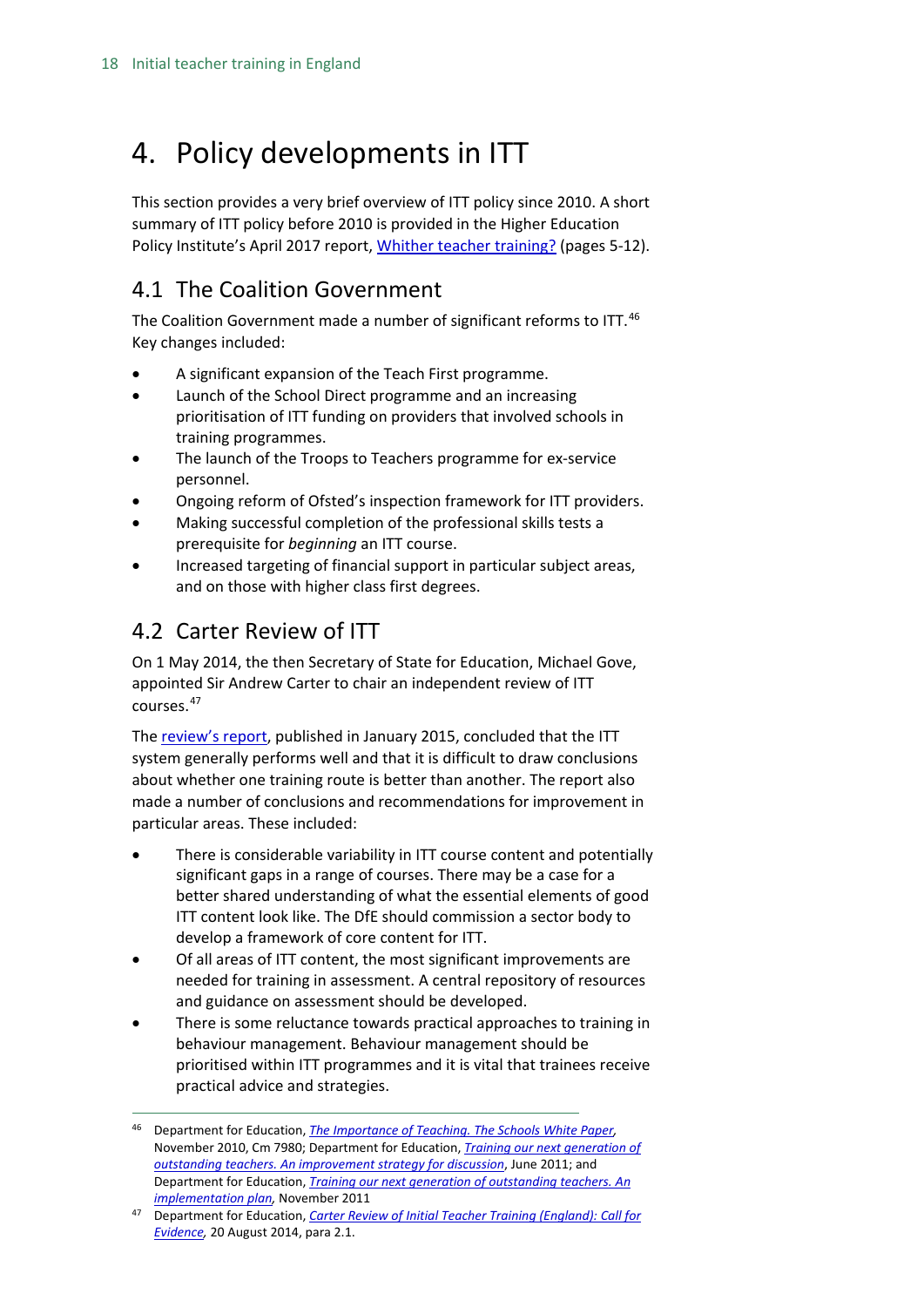- Mentoring across England is not as good as it should be. The DfE should commission a sector body to develop some national standards for mentors.
- Providers and trainees have expressed frustration about the professional skills tests, arguing that they can lead to otherwise good candidates being lost from ITT. The DfE should review the effectiveness of the skills tests in selecting high quality trainees.
- The current information about routes into teaching is confusing. The NCTL's Get into Teaching website should be developed and expanded to signpost information that applicants should consider when making choices about ITT courses.[48](#page-18-3)

#### <span id="page-18-0"></span>Coalition Government's response

In its [response to the Carter Review,](https://www.gov.uk/government/news/new-headteacher-standards-and-review-of-itt-published) the Coalition Government stated that it would, among other things:

- Commission an independent working group made up of expert representatives from the sector to develop a core ITT framework. In March 2015, it was announced that Stephen Munday, Chief Executive of Comberton Academy Trust, had been appointed as chair of the group. $49$
- Commission the Teaching Schools Council to develop a set of national standards for mentors. [50](#page-18-5)
- develop a page on the Get into Teaching website which will signpost relevant information for applicants to consider.<sup>[51](#page-18-6)</sup>

In June 2015, it was additionally announced that the Education Secretary, Justine Greening, was appointing behaviour expert, Tom Bennett, to lead a new group to develop better training for new teachers on how to tackle low-level classroom disruption.<sup>[52](#page-18-7)</sup>

## <span id="page-18-1"></span>4.3 Reports of working groups on ITT

The reports of the three groups – on ITT core content, behaviour, and standards for mentors – were published in July 2016 along with a response from the 2015 Government.

#### <span id="page-18-2"></span>Framework of core content for ITT

The report of the working group led by Stephen Munday set out a framework of core content for ITT (included as an appendix to the report) and recommended that it should be adopted by the DfE and used as one of the measures of quality when allocating ITT places to providers.

The framework gave direction to ITT providers on what should be prioritised in order to ensure that their programmes "enable trainees to

<span id="page-18-3"></span> <sup>48</sup> Sir Andrew Carter OBE, *[Carter Review of Initial Teacher Training \(ITT\)](https://www.gov.uk/government/uploads/system/uploads/attachment_data/file/396391/Carter_Review_16012015.pdf)*, January 2015, pp5- 15.

<span id="page-18-4"></span><sup>49</sup> Department for Education, *[Government response to the Carter review of initial teacher](https://www.gov.uk/government/uploads/system/uploads/attachment_data/file/396461/Carter_Review_Government_response_20150119.pdf)  [training \(ITT\)](https://www.gov.uk/government/uploads/system/uploads/attachment_data/file/396461/Carter_Review_Government_response_20150119.pdf)*, January 2015, p3.

<span id="page-18-5"></span><sup>50</sup> As above*,* p6.

<span id="page-18-7"></span><span id="page-18-6"></span><sup>51</sup> As above, p7.

<sup>&</sup>lt;sup>52</sup> [New reforms to raise standards and improve behaviour,](https://www.gov.uk/government/news/new-reforms-to-raise-standards-and-improve-behaviour) Department for Education, 16 June 2015.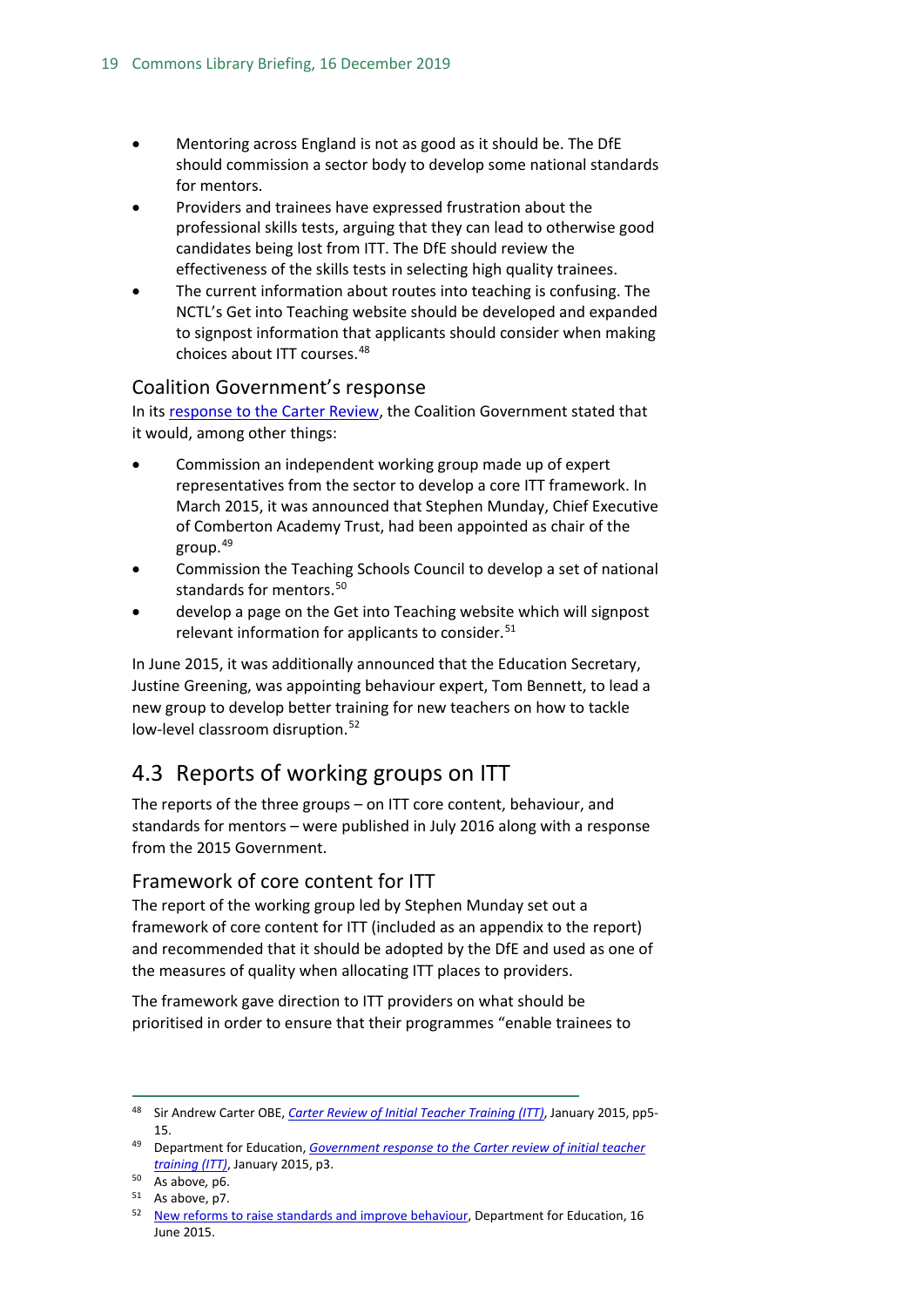meet the Teachers' Standards in full at the level appropriate to the end of a period of initial teacher training."<sup>[53](#page-19-3)</sup>

The 2015 Government accepted the recommendation to adopt the framework of core content, which it stated meant that "ITT providers will need to ensure that their programmes align with the new framework, and are able to demonstrate this when submitting their requests for ITT places.<sup>"[54](#page-19-4)</sup> In November 2019, the framework wad replaced with the ITT [Core Content Framework.](https://www.gov.uk/government/publications/initial-teacher-training-itt-core-content-framework)

#### <span id="page-19-0"></span>Behaviour management content for ITT

[The report of the working group](https://www.gov.uk/government/uploads/system/uploads/attachment_data/file/536889/Behaviour_Management_report_final__11_July_2016.pdf) chaired by Tom Bennett set out a number of recommendations aimed at providing "a broad and practical introduction to the understanding and craft of behaviour management." It stated that the recommendations were "a minimum requirement for ITT providers" and should be made mandatory.<sup>[55](#page-19-5)</sup>

In response, the 2015 Government endorsed the recommended approaches and methods and stated that it strongly expected ITT providers to "take account" of them. It stated, however, that it did not wish to make the recommendations mandatory.<sup>[56](#page-19-6)</sup>

#### <span id="page-19-1"></span>National standards for school-based ITT mentors

[The report of the Teaching Schools Council](https://www.gov.uk/government/uploads/system/uploads/attachment_data/file/536891/Mentor_standards_report_Final.pdf) outlined a set of non-statutory standards (pages 11-12) which it recommended should be adopted by ITT providers and used by them to "inform the selection, training, and resourcing of mentors." The report additionally recommended that:

- Ofsted should have regard to the standards in their inspections of ITT providers.
- In light of the proposals in the *Educational Excellence Everywhere*  White Paper, the role of mentor should extend beyond initial training to teacher accreditation and early career.<sup>[57](#page-19-7)</sup>

The then Government welcomed the new standards and encouraged ITT providers to adopt them and "give the mentoring role the status and recognition it deserves." It also noted the recommendation concerning Ofsted inspections.[58](#page-19-8)

## <span id="page-19-2"></span>4.4 March 2016 White Paper proposals on ITT

The 2015 Government's White Paper, *[Educational Excellence Everywhere,](https://www.gov.uk/government/uploads/system/uploads/attachment_data/file/508447/Educational_Excellence_Everywhere.pdf)* published in March 2016, included a number of proposed reforms to ITT alongside the subsequently dropped proposal to convert all remaining maintained schools to academy status by 2022.<sup>[59](#page-19-9)</sup>

<span id="page-19-3"></span> <sup>53</sup> *[A framework of core content for initial teacher training \(ITT\),](https://www.gov.uk/government/uploads/system/uploads/attachment_data/file/536890/Framework_Report_11_July_2016_Final.pdf)* July 2016, pp

<span id="page-19-5"></span><span id="page-19-4"></span><sup>54</sup> [Government response letter,](https://www.gov.uk/government/uploads/system/uploads/attachment_data/file/536916/Govt_response_-_ITT.pdf) 12 July 2016.

<sup>55</sup> Tom Bennett, *[Developing behaviour management content for initial teacher training](https://www.gov.uk/government/uploads/system/uploads/attachment_data/file/536889/Behaviour_Management_report_final__11_July_2016.pdf)  [\(ITT\),](https://www.gov.uk/government/uploads/system/uploads/attachment_data/file/536889/Behaviour_Management_report_final__11_July_2016.pdf)* July 2016, pp4-8.

<span id="page-19-6"></span><sup>56</sup> [Government response letter,](https://www.gov.uk/government/uploads/system/uploads/attachment_data/file/536916/Govt_response_-_ITT.pdf) 12 July 2016.

<span id="page-19-7"></span><sup>&</sup>lt;sup>57</sup> [National Standards for school-based initial teacher training \(ITT\) mentors,](https://www.gov.uk/government/uploads/system/uploads/attachment_data/file/536891/Mentor_standards_report_Final.pdf) July 2016, pp5-6.

<span id="page-19-8"></span><sup>58</sup> [Government response letter,](https://www.gov.uk/government/uploads/system/uploads/attachment_data/file/536916/Govt_response_-_ITT.pdf) 12 July 2016.

<span id="page-19-9"></span><sup>59</sup> HM Government[, Educational Excellence Everywhere,](https://www.gov.uk/government/uploads/system/uploads/attachment_data/file/508447/Educational_Excellence_Everywhere.pdf) 17 March 2016.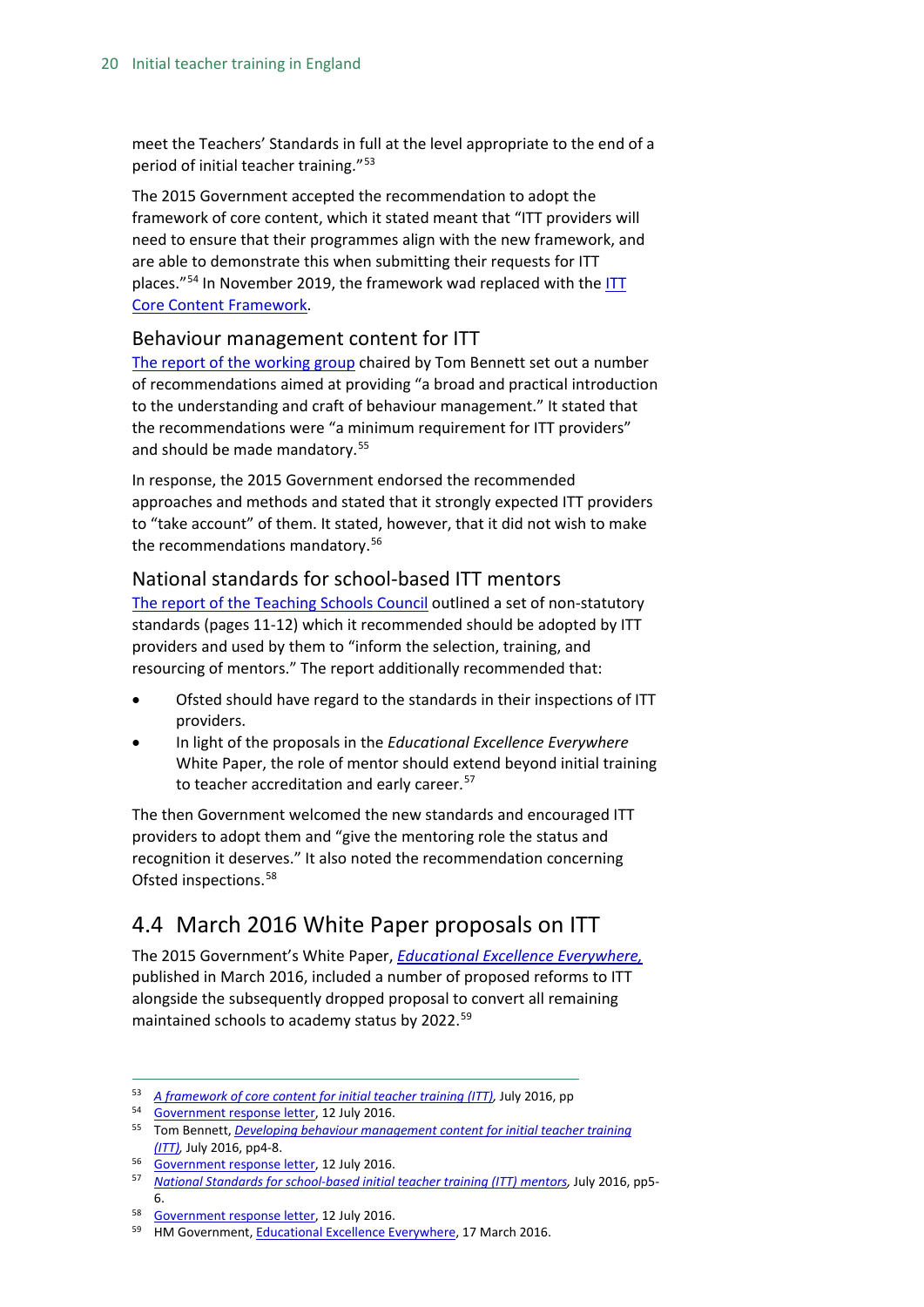The proposals relating to ITT included:

- Continuing the move toward "an increasingly school-led ITT system" while also strengthening university-led training.<sup>[60](#page-20-1)</sup>
- Accrediting new school-led ITT providers, and a major expansion of SCITT-led training with a focus on shortage subjects and areas where recruitment was most difficult.
- The introduction of new quality criteria for ITT providers to inform the allocation of training places and to give "greater certainty to the best providers – both school-led and HEI – by giving them allocations over several years".[61](#page-20-2)
- Withholding future allocations from providers who cannot meet the new quality criteria.
- Reforming the content of ITT to include a greater focus on subject knowledge, behaviour management, evidence-based practice and adapting the needs of pupils from different groups.
- Finalising the new framework for ITT core content being developed by the independent working group.
- Support for the best universities to establish 'centres of excellence' in ITT.

The White Paper additionally proposed the replacement of QTS with "a stronger, more challenging accreditation based on a teacher's effectiveness in the classroom, as judged by great schools". $62$  The Government stated that this would "raise the bar" and bring teaching into line with other professions such as law and chartered accountancy, which require trainees to undertake a relatively long phase of work experience.<sup>[63](#page-20-4)</sup> The White Paper said that detailed proposals on the replacement of QTS would be published shortly.

The White Paper also proposed measures to improve continuing professional development for teachers through:

- Better support for schools to improve the quality and availability of CPD.
- Examining the feasibility of incentivising teaching schools to publish their materials on an open-source basis.
- Introducing a new Standard for Teachers' Professional Development. Th[e new standard](https://www.gov.uk/government/publications/standard-for-teachers-professional-development) was published in July 2016.

## <span id="page-20-0"></span>4.5 A strengthened QTS

In a speech at the Chartered College of Teaching conference in February 2017, the then Secretary of State, Justine Greening, announced that QTS would not be replaced, but that a "newly strengthened" QTS route would be introduced from 2019. [64](#page-20-5)

On 15 December 2017, the DfE launched a [consultation](https://consult.education.gov.uk/teaching-profession-unit/strengthening-qts-and-improving-career-progression/supporting_documents/Strengthening%20Qualified%20Teacher%20Status%20and%20improving%20career%20progression%20for%20teachers%20consultation.pdf) on proposals to introduce a strengthened QTS for introduction from September 2019. The

 $60$  As above, p28.

<span id="page-20-2"></span><span id="page-20-1"></span> $61$  As above, p31.

<span id="page-20-4"></span><span id="page-20-3"></span> $62$  As above, p32.

<span id="page-20-5"></span><sup>&</sup>lt;sup>63</sup> As above.<br><sup>64</sup> Justine Greening: teachers - [the experts driving social mobility,](https://www.gov.uk/government/speeches/justine-greening-teachers-the-experts-driving-social-mobility) Department for Education, 17 February 2017.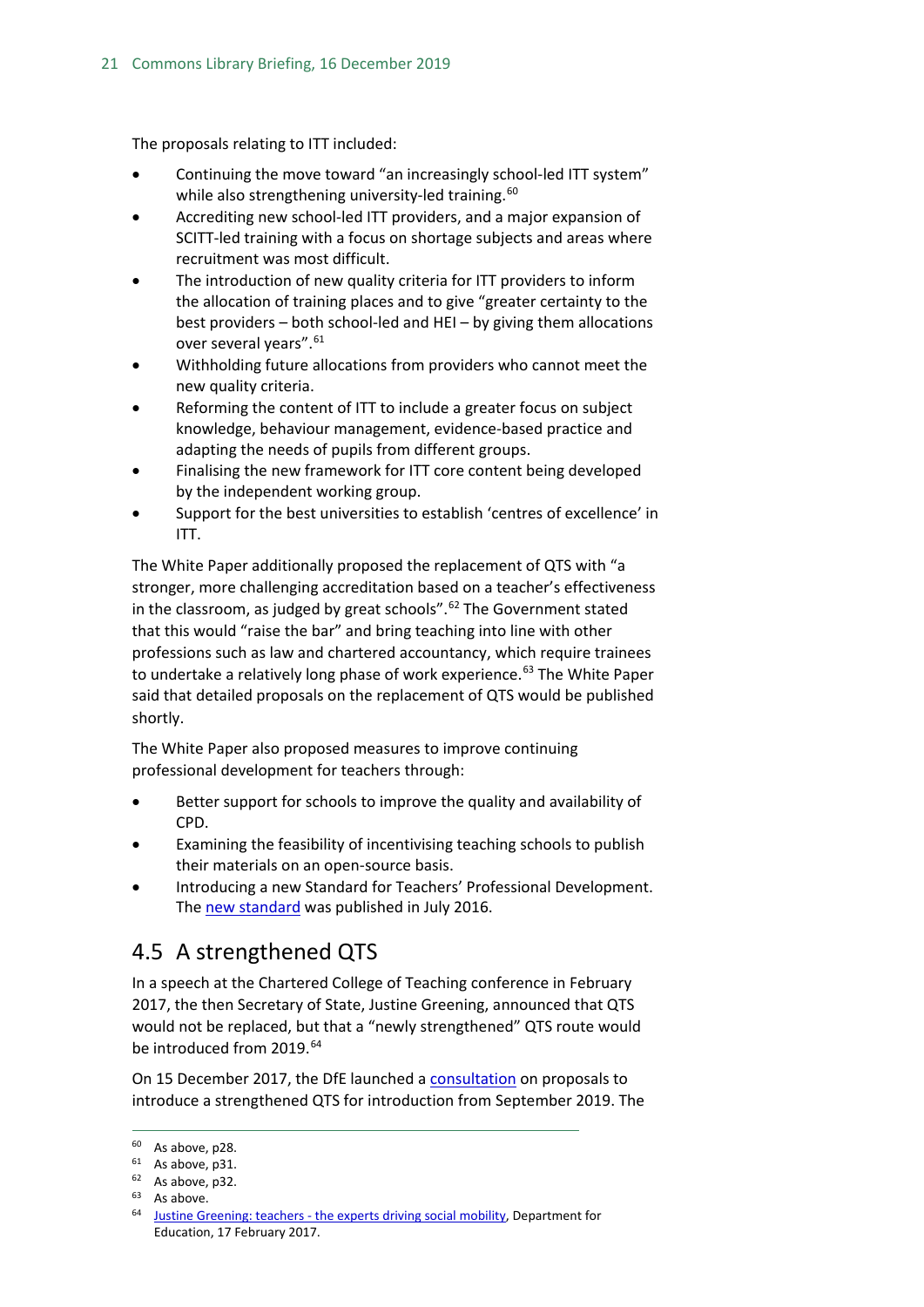consultation also sought views on other areas, including how to support teachers at the beginning of their career, and how to improve career progression.

The consultation proposed that the current one-year induction period for newly qualified teachers (NQTs) should be lengthened to two years, and that an early-career content framework for NQTs should be introduced covering what new teachers need to know or be able to do. It added that stronger mentoring should be provided for all new teachers and that there should be access to high-quality continuing professional development.

Under the proposals, teachers who completed ITT would have the same rights and protections as current NQTs. Salaries post-ITT would still be on the qualified teacher pay scale, and teachers in their second year would have the same entitlements to pay progression that they currently have.

The consultation did not propose any changes to ITT other than to change the name of the award granted at the end of teacher training from 'QTS' to 'QTS (Provisional)'. QTS would then be awarded at the end of the longer, two-year induction period.<sup>[65](#page-21-0)</sup>

#### Government response

The Government published its [response](https://www.gov.uk/government/consultations/strengthening-qualified-teacher-status-and-career-progression?utm_source=8bdf41d3-e9a1-4b40-bc59-bfb68683e1b3&utm_medium=email&utm_campaign=govuk-notifications&utm_content=immediate) to the consultation in May 2018. The response confirmed that the induction period for NQTs would be lengthened to two years as proposed, but that QTS would continue to be awarded at the end of ITT. It was clear from the feedback received, the response said, that the award of QTS did not need to be moved to deliver the intended benefits. "A well-designed two-year induction period with enhanced support", it said, "will have a more substantial impact on improving the quality of teaching than moving the point at which QTS is awarded."

Given that the award of QTS would not move, the response also confirmed that the Government would not be proceeding with the proposal to introduce a QTS(P) at the end of ITT. It did, however, state that the Government would explore the idea that an "Endorsed QTS" should be introduced to mark the end of induction.

As well as extending the induction period the consultation response stated that the Government would, among other things:

- Introduce an Early Career Framework of support and mentoring for the induction period in order to make sure that teachers get more support in this stage of their career.
- Publish mentor standards for NQT mentors, based on the existing ITT mentor standards.
- Support the development of new specialist qualifications, which will build on the Early Career Framework and complement Chartered Teacher status.

<span id="page-21-0"></span> <sup>65</sup> Department for Education, *[Strengthening Qualified Teacher Status and improving career](https://consult.education.gov.uk/teaching-profession-unit/strengthening-qts-and-improving-career-progression/supporting_documents/Strengthening%20Qualified%20Teacher%20Status%20and%20improving%20career%20progression%20for%20teachers%20consultation.pdf)  [progression for teachers: Government consultation,](https://consult.education.gov.uk/teaching-profession-unit/strengthening-qts-and-improving-career-progression/supporting_documents/Strengthening%20Qualified%20Teacher%20Status%20and%20improving%20career%20progression%20for%20teachers%20consultation.pdf)* December 2017, pp12-13.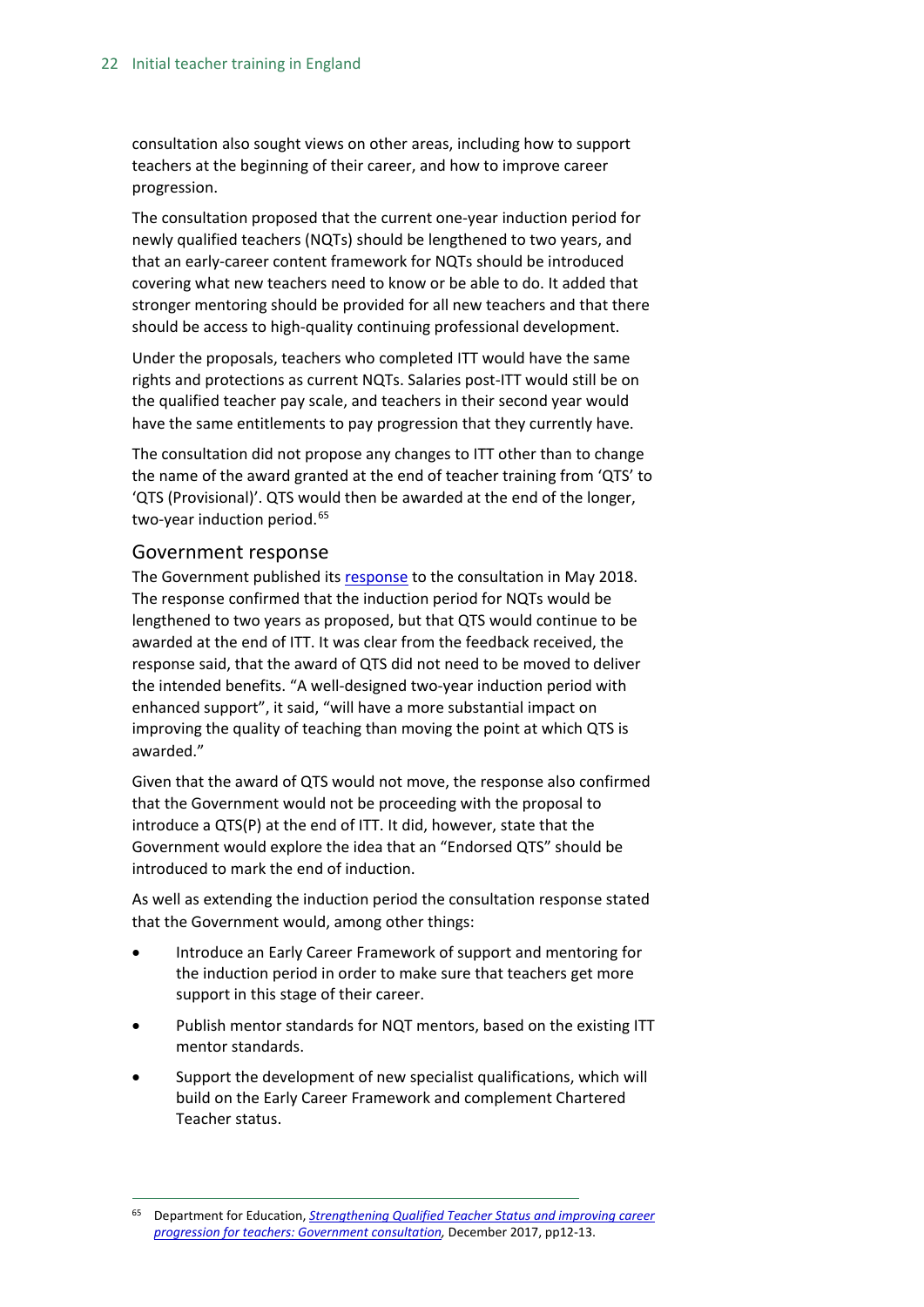• Undertake work to consider how the CPD market can be made easier to navigate for schools and teachers.<sup>[66](#page-22-1)</sup>

## <span id="page-22-0"></span>4.6 Teacher recruitment and retention strategy

On 28 January 2019 the DfE published a [Teacher Recruitment and Retention](https://assets.publishing.service.gov.uk/government/uploads/system/uploads/attachment_data/file/773930/Teacher_Retention_Strategy_Report.PDF.pdf)  [Strategy.](https://assets.publishing.service.gov.uk/government/uploads/system/uploads/attachment_data/file/773930/Teacher_Retention_Strategy_Report.PDF.pdf) The Secretary of State made a [written ministerial statement](https://www.parliament.uk/business/publications/written-questions-answers-statements/written-statement/Commons/2019-01-28/HCWS1278) outlining the key elements of the strategy on the same day.<sup>[67](#page-22-2)</sup>

The strategy outlined the steps that the Government would take to "begin to overcome" four key barriers to improving teacher recruitment and retention, including that "the process to become a teacher is too complicated and burdensome."<sup>[68](#page-22-3)</sup>

The strategy's central reform, which it described as "the most significant reform to teaching in a generation", was the introduction of the Early [Career Framework](https://www.gov.uk/government/publications/supporting-early-career-teachers) (as set out in the earlier consultation on QTS and teacher CPD (see section 4.5). $69$  The framework will underpin an entitlement to "a fully-funded, 2 year package of structured support for all early career teachers" including 5% funded off timetable time in the second year of teaching. The Framework will be rolled out nationally from September 2021, with early rollout from September 2020 in the North East and other selected areas.<sup>[70](#page-22-5)</sup>

Other steps outlined in the strategy relevant to ITT include:

- Following on from the pilot of early career payments for maths teachers in 2018-19, reforming bursaries more widely to a "phased, retention payment approach."[71](#page-22-6)
- The launching of a new Discover Teaching initiative with the aim of giving more people the opportunity to experience teaching. This will include a new virtual reality classroom and an expansion of the Teaching Internship Programme and school taster days.<sup>[72](#page-22-7)</sup>
- To avoid individuals from being put off applying for ITT by "cumbersome systems" the Government will introduce a "one-stop application service for ITT". The DfE will also review the ITT market "to support it to work more efficiently and effectively." $73$
- The DfE will work with universities and school to explore how more teaching assistants can become teachers. The strategy states that the DfE wants to provide a pathway for teaching assistants to study part-time for a degree with QTS whilst continuing to work.<sup>[74](#page-22-9)</sup>

<span id="page-22-1"></span> <sup>66</sup> Department for Education, *[Strengthening Qualified Teacher Status and improving career](https://assets.publishing.service.gov.uk/government/uploads/system/uploads/attachment_data/file/704942/Government_consultation_response_-_QTS_and_career_progression.pdf)  [progression for teachers: Government consultation response](https://assets.publishing.service.gov.uk/government/uploads/system/uploads/attachment_data/file/704942/Government_consultation_response_-_QTS_and_career_progression.pdf)*, May 2018, pp9-13; [HCWS669,](https://www.parliament.uk/business/publications/written-questions-answers-statements/written-statement/Commons/2018-05-08/HCWS669) 8 May 2018.

<span id="page-22-2"></span><sup>67</sup> [HCWS1278,](https://www.parliament.uk/business/publications/written-questions-answers-statements/written-statement/Commons/2019-01-28/HCWS1278) 28 January 2019.

<span id="page-22-3"></span><sup>68</sup> Department for Education, *[Teacher Recruitment and Retention Strategy,](https://assets.publishing.service.gov.uk/government/uploads/system/uploads/attachment_data/file/773930/Teacher_Retention_Strategy_Report.PDF.pdf)* January 2019, p7.

<span id="page-22-4"></span><sup>69</sup> As above, p6.

<span id="page-22-5"></span><sup>&</sup>lt;sup>70</sup> As above, p21.<br><sup>71</sup> As above, p22.

<span id="page-22-7"></span><span id="page-22-6"></span> $72$  As above p32.

<span id="page-22-8"></span> $73$  As above, p31.

<span id="page-22-9"></span><sup>74</sup> Department for Education, *[Teacher Recruitment and Retention Strategy,](https://assets.publishing.service.gov.uk/government/uploads/system/uploads/attachment_data/file/773930/Teacher_Retention_Strategy_Report.PDF.pdf)* January 2019, p33.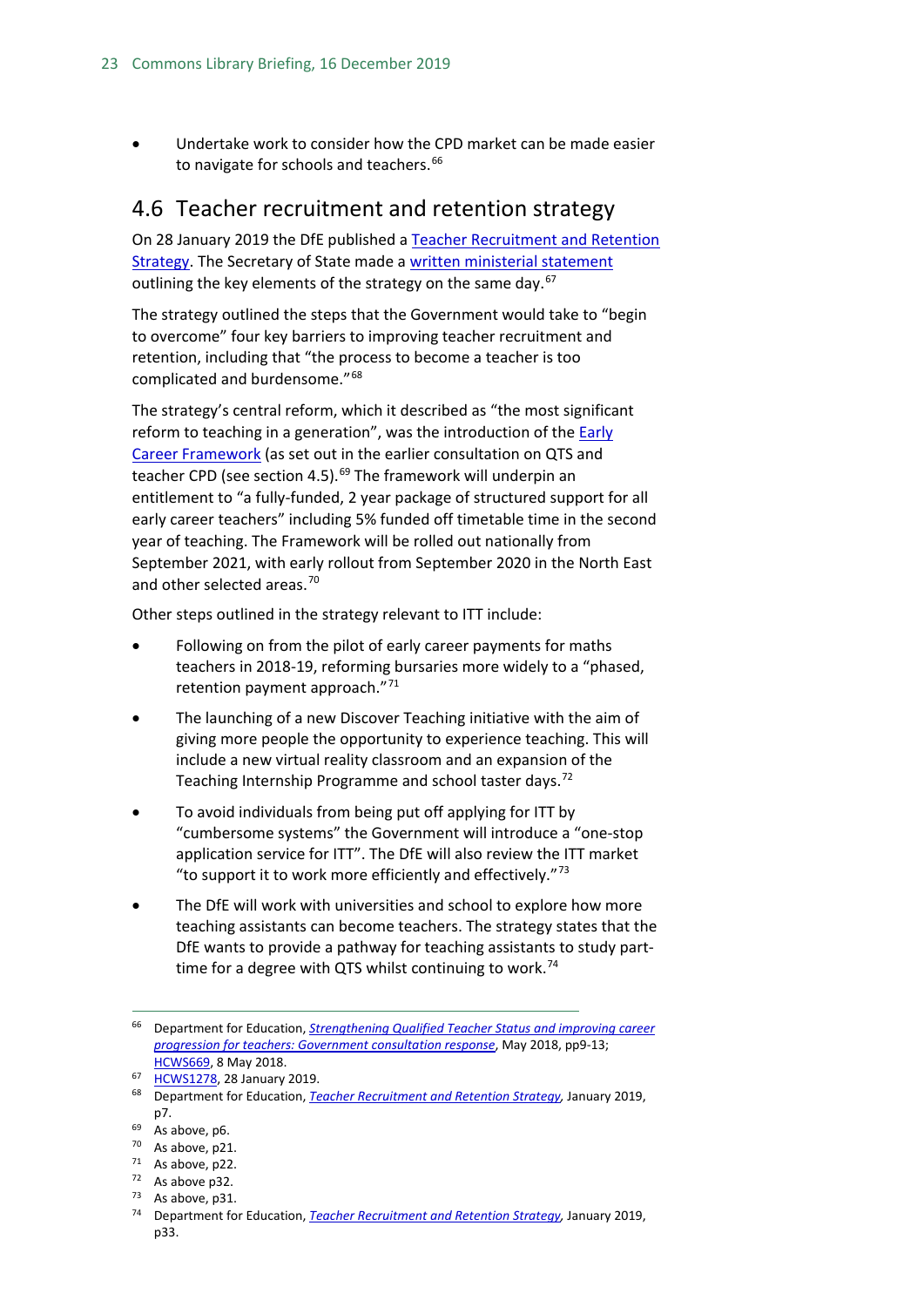## <span id="page-23-0"></span>4.7 Review of ITT core content

In May 2019, the DfE announced that an expert group had been appointed to review the content of teacher training and recommend ways to align this with the Early Career Framework.<sup>[75](#page-23-1)</sup> The revised [Core Content Framework](https://www.gov.uk/government/publications/initial-teacher-training-itt-core-content-framework) was published in November 2019. It replaces the framework of core content for ITT published in response to the Carter Review of ITT (see section 4.3 above).

<span id="page-23-1"></span><sup>75</sup> Department for Education[, New support for trainee teachers,](https://www.gov.uk/government/news/new-support-for-trainee-teachers) 20 May 2019.